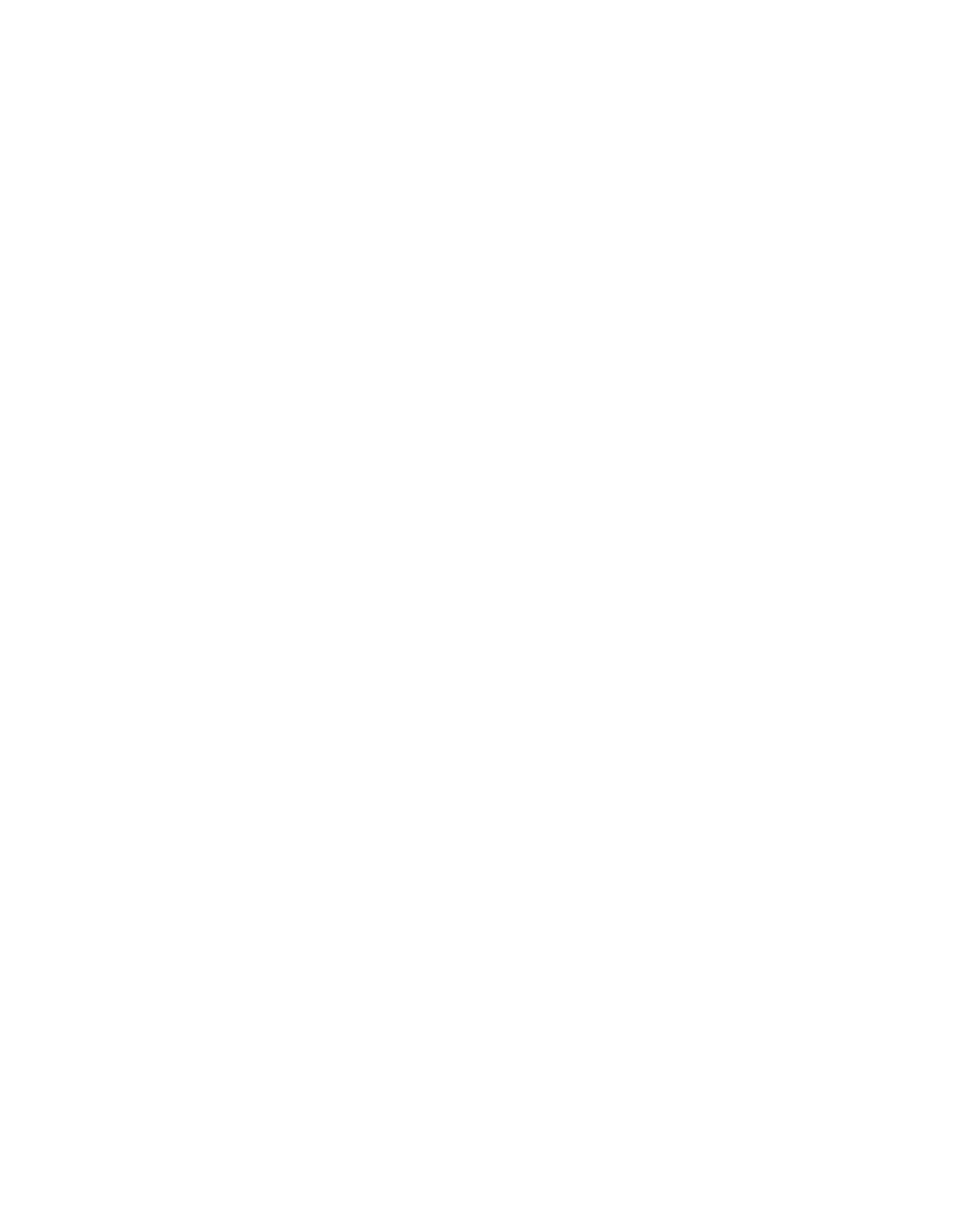## Purpose

This report has been prepared in response to House Bill 280, passed during the 2015-16 Session of the Utah Legislature, which requires that the Department of Public Safety, in consultation with the Division of Motor Vehicles and the Department of Transportation, shall "study, prepare a report, and make recommendations regarding the best practices for regulation of autonomous vehicle technology on Utah highways." The legislation specifically required that the study shall include the following five elements:

(i) evaluation of standards and best practices suggested by the National Highway Traffic Safety Administration and the American Association of Motor Vehicle Administrators;

(ii) evaluation of appropriate safety features and standards for autonomous vehicles in the unique weather and traffic conditions of Utah;

(iii) evaluation of regulatory strategies and schemes implemented by other states to address autonomous vehicles, including various levels of vehicle automation;

(iv) evaluation of federal standards addressing autonomous vehicles; and

(v) recommendations on how the state should address advances in autonomous vehicle technology through legislation and regulation."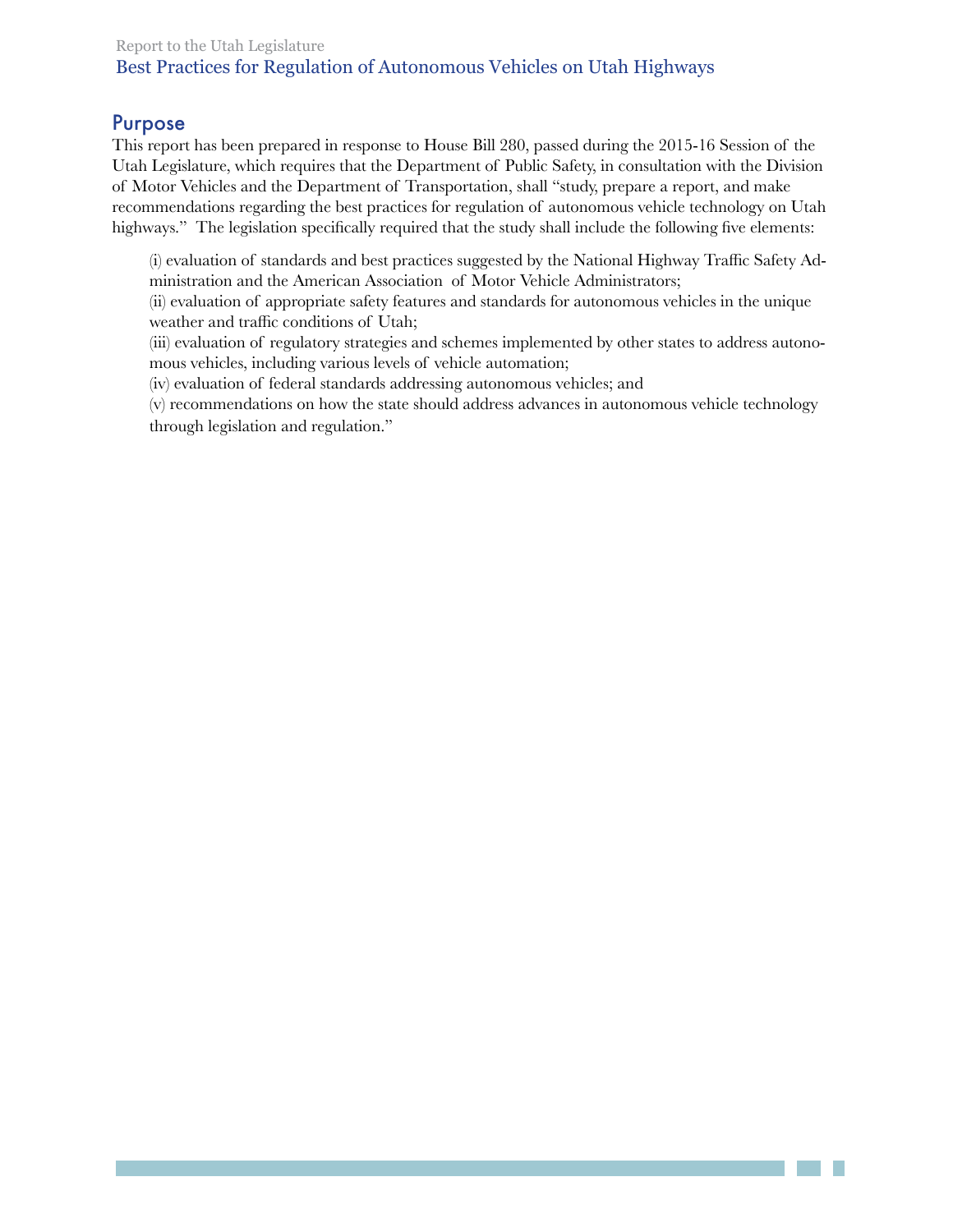# Background and Basics

There is broad consensus that the changes in transportation during the next five to 10 years will be the most disruptive changes since the invention of the automobile. At the center of the public dialogue surrounding this transformation is the prospect of fully autonomous, or "self-driving," cars. But the real trends are broader than just autonomous vehicles:

**Incremental vehicle automation**, including features such as adaptive cruise control, braking assist, and self-parking, is already taking some aspects of vehicle control from the human driver.

**Connected vehicle technology,** where vehicles communicate with each other, with the infrastructure, and with other travelers, promises to significantly reduce vehicle crashes and crash severity.

*The changes in transportation over the next five to 10 years will be the most disruptive changes since the invention of the automobile.*

**Mobility services**, such as Uber, Lyft and Car2Go, are expanding our options for travel, and will potentially impact levels of vehicle ownership, use of public transit, and design of urban spaces.

**Demographic shifts**, specifically our aging population, and generational attitudes, are also influencing the future of transportation. Nationwide, young people are increasingly choosing not to obtain drivers licenses.

**Availability and use of transportation data**, including traffic volumes and route congestion, an area that was once within the unique purview of government transportation agencies, is influencing transportation choices in unprecedented ways.

Although these trends are largely independent, and are being driven by entirely different forces, they are also synergistic. Each of them is influencing, and to some degree, driving the others.

In accordance with the statutory language requiring this report, the content of this document is specifically focused on autonomous vehicles. Before exploring the implications of the quickly changing landscape, it is important to understand some basic terminology and key players.

# Current Events: New Federal Policy

The National Highway Traffic Safety Assocation (NHTSA) released a much-anticipated policy document "Federal Automated Vehicles Policy: Accelerating the Next Revolution in Roadway Safety" on September 20,2016. The policy is currently under a 60-day public review.

The document is less prescriptive than federal policies of the past and acknowledges the challenges of regulating an industry that is evolving rapidly:

*"First, the rise of new technology is inevitable. Second, we will achieve more significant safety improvements by establishing an approach that translates our knowledge and aspirations into early guidance. Third, as this area evolves, the "unknowns" of today will become "knowns" tomorrow. We do not intend to write the final word on highly automated vehicles here. Rather, we intend to establish a foundation and a framework upon which future Agency action will occur."*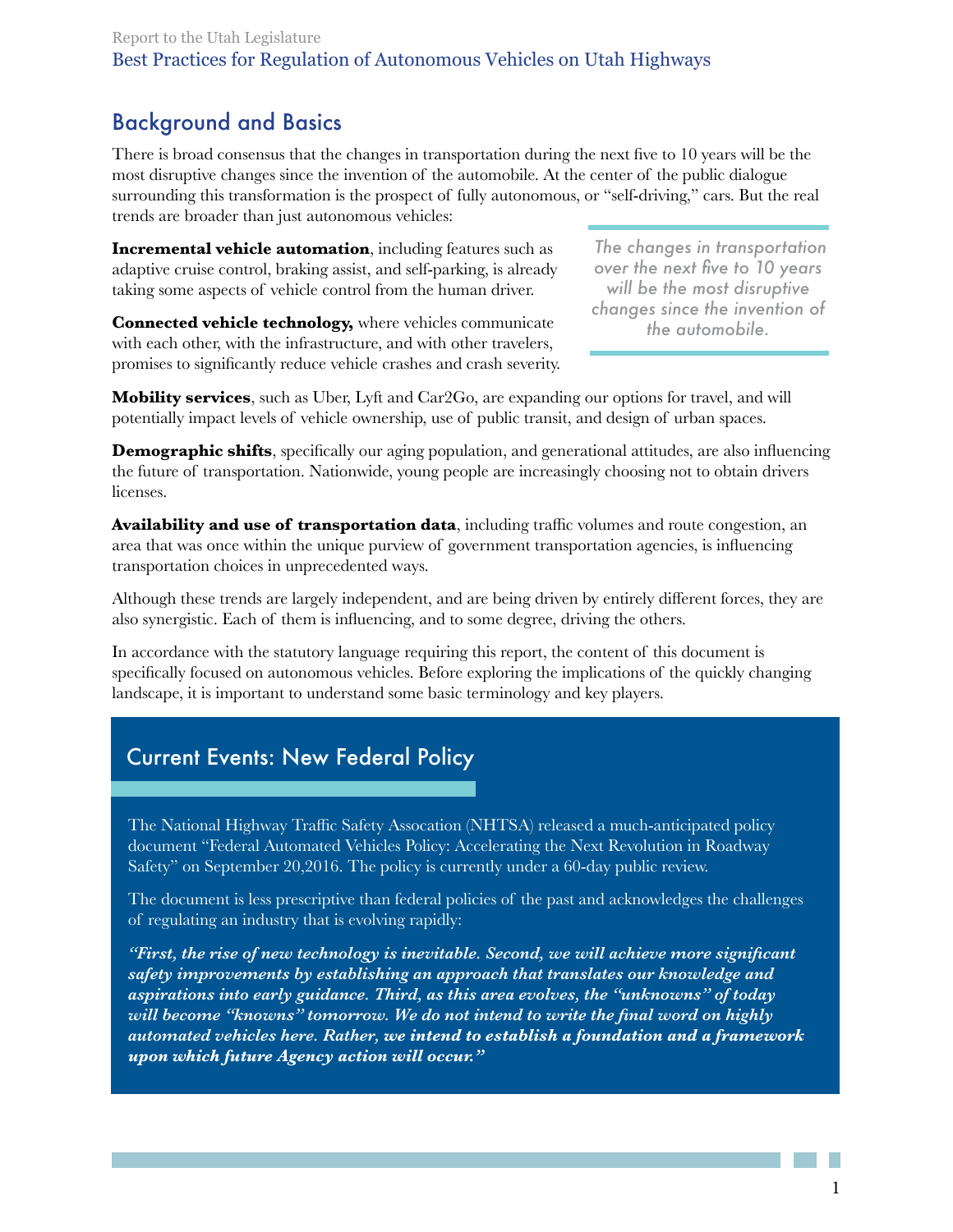## Connected & Autonomous: A New Paradigm

Connected and autonomous vehicles have been viewed as separate, even competing, paradigms until recently. While the systems, goals and advantages are very different, many vehicle manufacturers are starting to incorporate both automated and connected features. The integration of these complementary technologies is becoming know as **connected automation** in **connected autonomous vehicles (CAVs)**.



**Autonomous Vehicle (AV):** Sometimes referred to as a "self-driving vehicle," (see following page) because a human driver is not needed. Performs safety-critical driving functions and monitors roadway conditions for an entire trip. While a human (who might be a rider, or might simply be sending the vehicle to a destination) may provide destination or navigational input, that person is not expected to be available for control of the vehicle at any time during the trip.



*Google car Connected vehicle communications*

**Connected Vehicle (CV):** Connected vehicle technology was not intended to reduce or eliminate the driver's control of the vehicle. Connected vehicles utilize communications technologies and information from external sources to increase the driver's situational awareness. The connected vehicle provides information to the driver based on things it can "learn," using sources outside the vehicle.

**Autonomous Technology and Vehicle Automation (AV):** Vehicles that integrate both connected and autonomous technologies. Combining technologies within vehicles allows for safer, quicker and more efficient movement. This is achieved by allowing computer driven vehicles to "know" the conditions of the road network ahead, undertake rerouting based on new information (such as a lane closure) and warn vehicles behind of incidents – such as the need to avoid an obstacle.

**How do they work together?** For example, an autonomous vehicle "sees" that a traffic signal is red, yellow, or green through its digital camera systems; however, it does not know when that signal might change. A connected vehicle likely knows whether a signal is red, yellow or green, and also knows when it will change, because that information is broadcast by the signal system. If the automated sensor is obscured by another vehicle or sun glare or bad weather, the message received by the connected system would still know the condition of the traffic signal.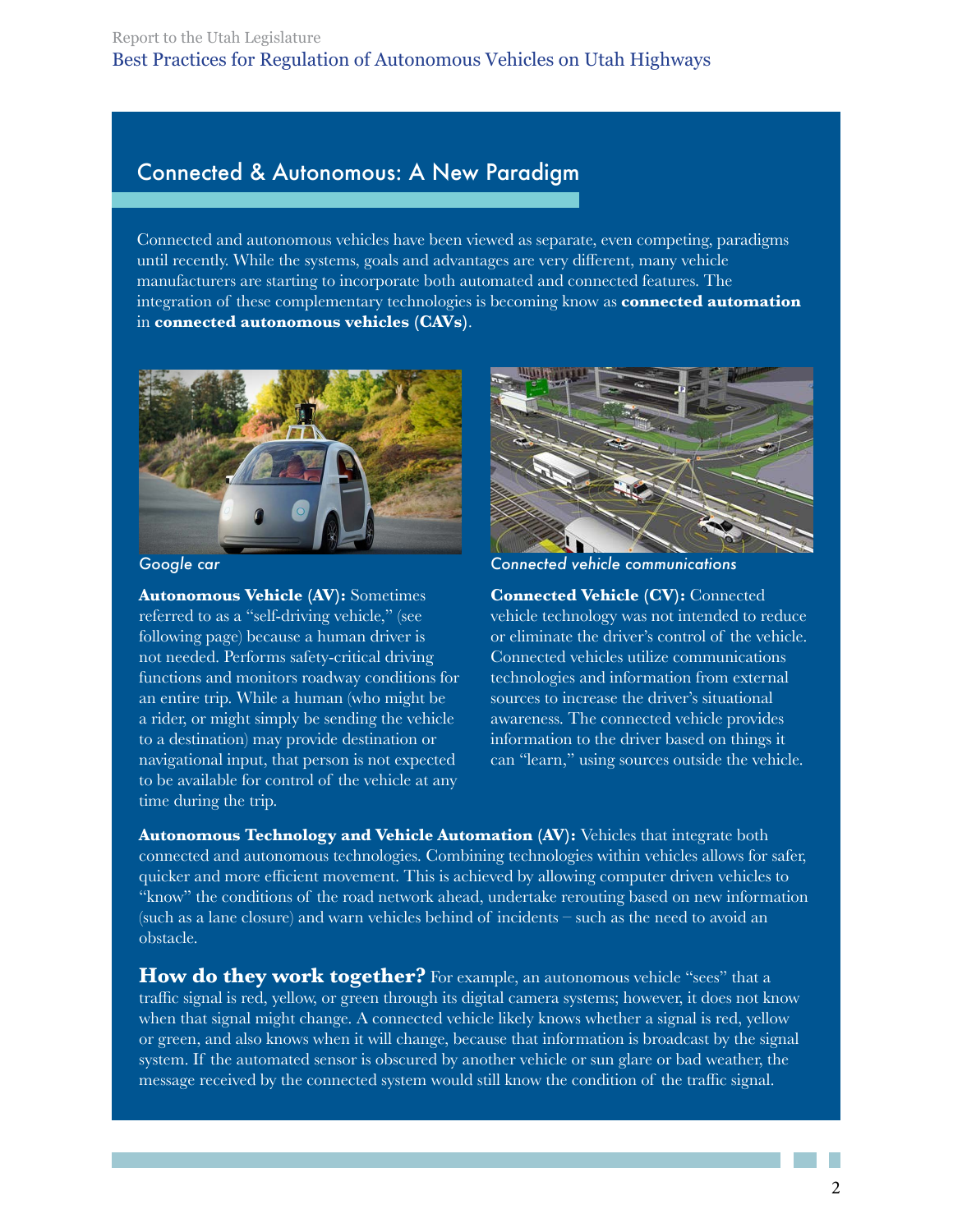## Terms to Know

## Connected vs. Autonomous

| <b>Autonomous vehicle</b>                            | Performs safety-critical driving functions and monitors roadway conditions<br>for an entire trip. While a human (who might be a rider, or might simply<br>be sending the vehicle to a destination) may provide destination or<br>navigational input, that person is not expected to be available for control of<br>the vehicle at any time during the trip.                                                                                                                                                                                                                                                     |  |
|------------------------------------------------------|-----------------------------------------------------------------------------------------------------------------------------------------------------------------------------------------------------------------------------------------------------------------------------------------------------------------------------------------------------------------------------------------------------------------------------------------------------------------------------------------------------------------------------------------------------------------------------------------------------------------|--|
| <b>Connected vehicle</b>                             | Connected vehicles utilize communications technologies and uses<br>information from external sources to increase the driver's situational<br>awareness. The connected vehicle provides information to the driver based<br>on things it can "learn," using sources outside the vehicle.                                                                                                                                                                                                                                                                                                                          |  |
| <b>Vehicle automation</b>                            | Features that are automated to perform individual tasks. A car need not<br>be fully, or even highly, autonomous to include some level of vehicle<br>automation.<br>Adaptive cruise control (ACC) uses sensors to determine the distance to<br>a vehicle ahead and automatically adjusts the following vehicle's speed to<br>maintain a safe distance.<br>• Lane keeping assist is another automated feature. In this case, the vehicle<br>senses the lane markings and keeps the car centered in the lane.<br>• Automated parking systems enable cars to parallel-park with no<br>intervention from the driver. |  |
| <b>Connected</b><br>autonomous vehicle<br>(CAV)      | A vehicle that integrates both autonomous and connected technologies.                                                                                                                                                                                                                                                                                                                                                                                                                                                                                                                                           |  |
| <b>Highly automated</b><br>vehicle (HAV)             | This term was introduced in a recent NHTSA policy, and it refers to<br>vehicles Level 3, 4 and 5 (see next page), which can operate independent of<br>human control some or most of the time.                                                                                                                                                                                                                                                                                                                                                                                                                   |  |
| <b>Driverless vehicle</b>                            | The term "driverless" is sometimes used for autonomous vehicles, but this<br>term isn't strictly correct. First, a driver might be present even though the<br>vehicle is capable of self-driving. Additionally, there is some momentum for<br>defining the driver as the computer system, the vehicle manufacturer, or the<br>vehicle itself.                                                                                                                                                                                                                                                                   |  |
| V2V                                                  | Vehicle-to-vehicle communication                                                                                                                                                                                                                                                                                                                                                                                                                                                                                                                                                                                |  |
| V2I                                                  | Vehicle-to-infrastructure communication                                                                                                                                                                                                                                                                                                                                                                                                                                                                                                                                                                         |  |
| $\mathbf{V2}\mathbf{X}$                              | Vehicle to pedestrian, cyclists, unknown object or other                                                                                                                                                                                                                                                                                                                                                                                                                                                                                                                                                        |  |
| <b>Vehicle Technologies</b>                          |                                                                                                                                                                                                                                                                                                                                                                                                                                                                                                                                                                                                                 |  |
| <b>Global Positioning</b><br><b>System (GPS)</b>     | A satellite-based navigational system that provides specific location<br>(latitude, longitude, and elevation) and time at the receiver. For civilian<br>applications, the accuracy of GPS locations is usually limited to a few feet.                                                                                                                                                                                                                                                                                                                                                                           |  |
| <b>Light Detection and</b><br><b>Ranging (LiDAR)</b> | A rotating beam of laser light, which determines the distance and<br>direction to every object it encounters, creating a "point cloud." LiDAR is<br>sometimes called "3-D laser scanning". In a moving vehicle, this 3D map<br>is constantly being updated. Utah invested several years ago in LiDAR<br>technology and is continually updating virtual mapping of the state and all<br>its infrastructure.                                                                                                                                                                                                      |  |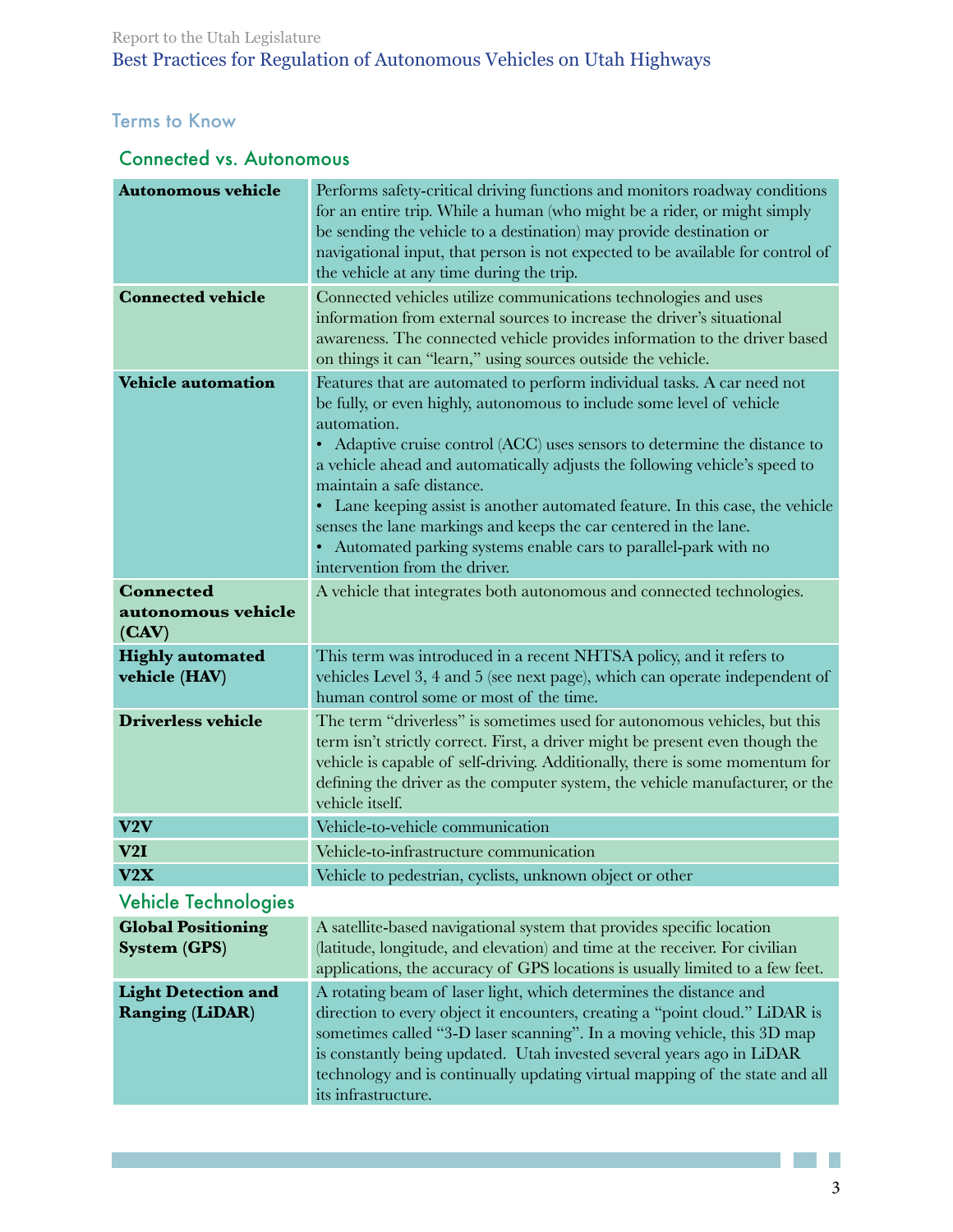| <b>Radar Sensors</b>   | Sensors mounted around the vehicle perimeter that detect objects.                                                                                                                                                                                                                                                                                                                                     |  |
|------------------------|-------------------------------------------------------------------------------------------------------------------------------------------------------------------------------------------------------------------------------------------------------------------------------------------------------------------------------------------------------------------------------------------------------|--|
| <b>Digital Cameras</b> | Strategically mounted cameras that shoot digital images. The computer<br>interprets these images. The on-board computer processes data from all<br>of these devices, using redundant data from multiple sources to verify<br>conditions. Essentially, the autonomous vehicle bases its decisions on things<br>it can "see" using devices internal to the vehicle.                                     |  |
| 5.9 GHz DSRC           | Dedicated short range communication (DSRC) is a short-rage radio<br>transmission that uses the 5.9GHz band. This extremely low-latency<br>bandwidth has been specifically allocated by the Federal Communications<br>Commission (FCC) for transportation safety use. Data that is less time<br>critical, such as warnings about congestion or low bridges, may be<br>transmitted by cellular service. |  |

## Vehicle Automation Levels

The National Highway Traffic Safety Administration (NHTSA), an entity within the U.S. Department of Transportation, recently adopted a formal classification system for levels of vehicle automation. These levels are based on the Society of Automotive Engineers International (SAE) definitions. Previously, NHTSA and SAE had separate classification systems. The new classifications are as follows:

Level 0: The human driver completely controls the vehicle at all times.

**Level 1:** An automated system on the vehicle can sometimes assist the human driver conduct some parts of the driving task.

**Level 2:** An automated system on the vehicle can actually conduct some parts of the driving task; the human continues to monitor the driving environment and performs the rest of the driving tasks.

Level 3: An automated system can both conduct some parts of the driving task and monitor the driving environment in some instances, but the human driver must be ready to take back control when the automated system requests.



**Level 4:** An automated system can conduct the driving task and monitor the driving environment, and the human need not take back control, but the automated system can operate only in certain environments and under certain conditions.

**Level 5:** The automated system can perform all driving tasks, under all conditions. This is a fully autonomous vehicle.

With the adoption of this set of definitions, NHTSA has also defined the term "highly automated vehicle" (HAV) for vehicles that are classified as Level 3, 4, or 5. In the first three levels (0, 1 and 2), the human driver is primarily responsible to monitor the driving environment. In Level 3, there is the greatest degree of ambiguity because the automated system can perform driving and monitoring functions, but the human must be available to take over at any time. In Levels 4 and 5, the automated system is responsible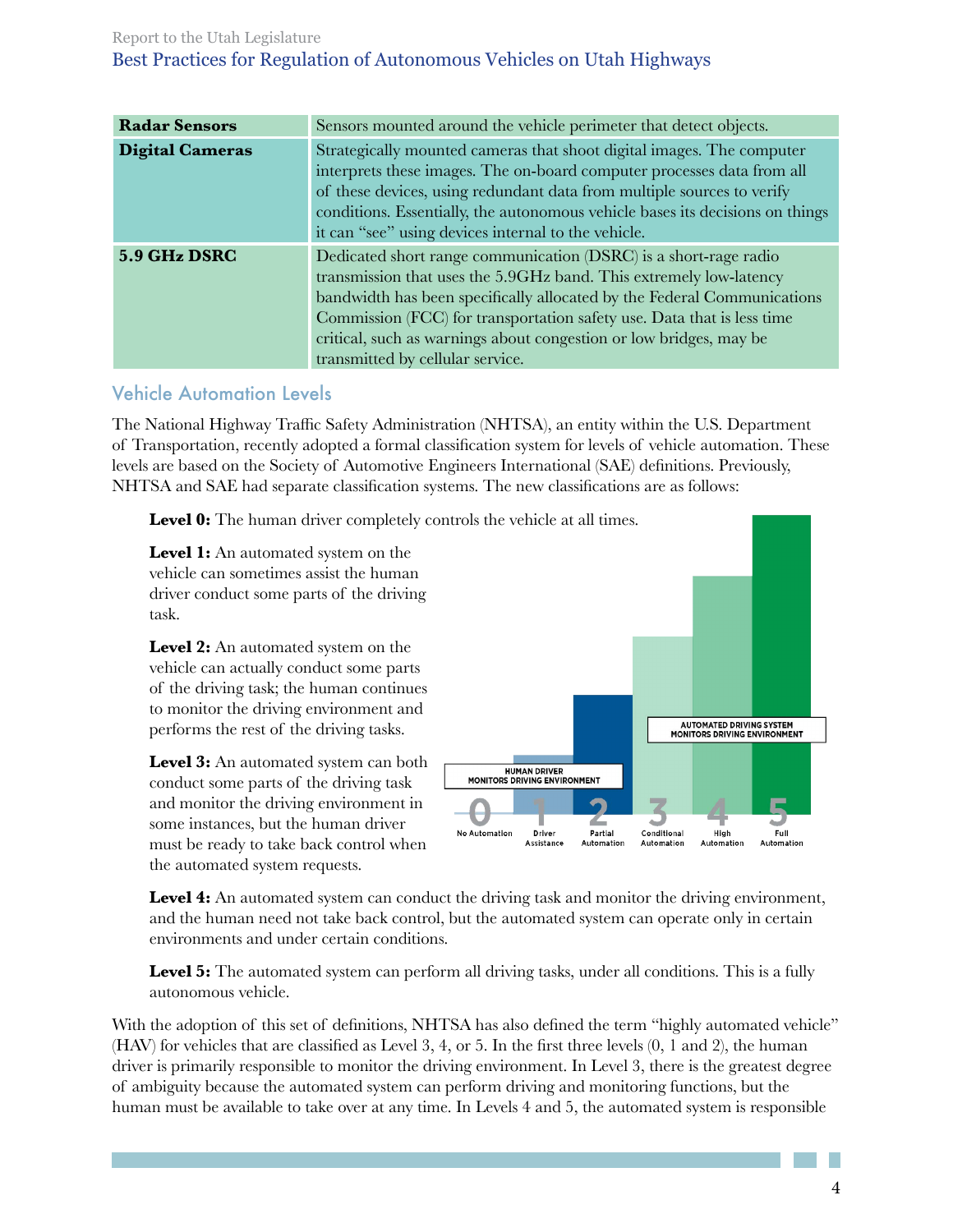for both functionality and monitoring.

## Agencies and Roles

The Federal Government, largely through the efforts of NHTSA, regulates vehicle systems and vehicle safety. NHTSA establishes the Federal Motor Vehicle Safety Standards (FMVSS) for new vehicles and enforces those standards though manufacturer certification and recall of non-compliant features. Historically, these requirements have facilitated adoption of significant safety features, such as air bags and anti-lock brakes. NHTSA issues guidelines for vehicle manufacturers and educates the public about safety issues.

State governments generally have jurisdiction over issues such as licensing and training of human drivers, registering motor vehicles, conducting safety inspections on those vehicles, enacting and enforcing traffic laws, traffic control, highway design and maintenance, crash prevention and investigation, emergency services, and regulating motor vehicle insurance and liability.

## Vehicle Testing and Use

Much media attention has been focused on Google's autonomous vehicle efforts. Google has been testing their autonomous vehicles in closed courses and public streets for about seven years. They currently have almost 60 vehicles operating in Mountain View, California; Austin, Texas; Kirkland, Washington; and Phoenix, Arizona. Their stated intent is to offer a fully autonomous vehicle to the public by 2020, essentially entering the market at Level 4 or 5 automation. Nearly all of the traditional automakers are also developing automated features, and have offered certain features on some of their models. Their approach is more incremental, and includes connected and automated features, but is often focused on a fully autonomous vehicle as the end point. In mid-August, 2016, Ford announced that it plans to mass produce self-driving cars, with no steering wheels or pedals, and have them in commercial operation in a

ridehailing service by 2021. Google also recently announced a partnership with Fiat Chrysler to transform some 2017 Chrysler Pacifica minivans into self-driving vehicles. In September 2016, Uber and Volvo began to deploy selfdriving ride-sharing vehicles in downtown Pittsburgh. The Volvo vehicles have a person behind the wheel to take over in case the system fails to operate properly.

Connected Automation is also an active force in transforming heavy truck transportation. Peloton, a Mountain View, California-based vehicle automation company has developed a system which facilitates platooning



of two tractor-trailer rigs on the open highway. Connected vehicle technology allows the systems within the vehicles to communicate. Automated systems control acceleration and braking, so that the rear truck maintains an exact distance behind the front truck and responds instantly to changes in speed of the front truck. Both drivers still steer, but the systems keep the trucks about 50 feet apart, allowing the trucks to draft off of each other. The efficiency of air flow results in a savings of about 5 percent for the front truck and 10 percent for the rear truck. During the 2015 session, the Utah Legislature adopted HB 373, which provided for testing of this technology on Utah roads. In the fall of 2015, Peloton demonstrated their platooning system along I-80 near Tooele.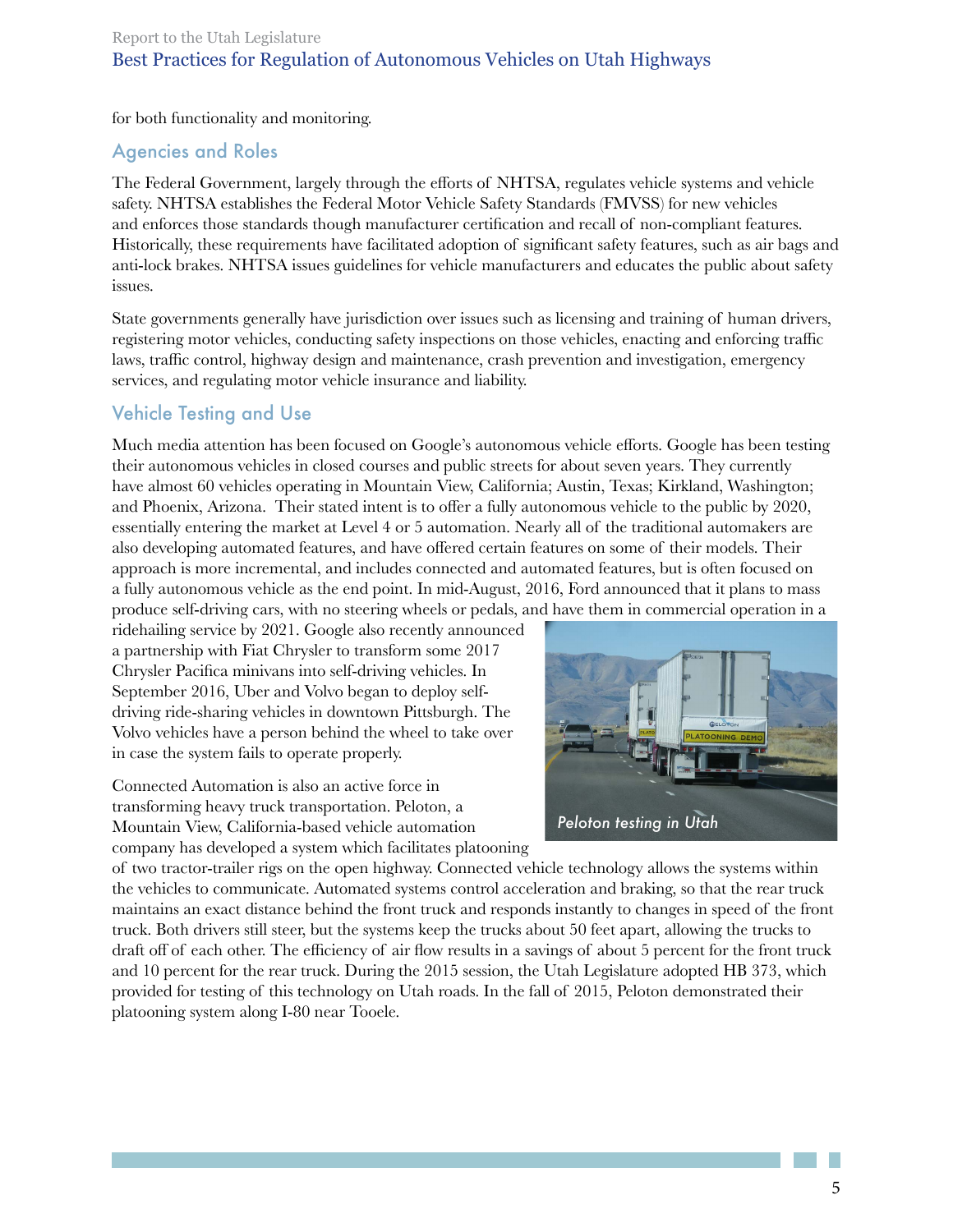# Legislative and Policy Implications

A recent guide for government agencies, *Driving Towards Driverless* by Lauren Issac, states that "Driverless vehicles will likely have a huge impact on our future; however, it is the government's actions (now and in the future) that will determine how they are integrated into society and whether the impacts are largely positive or negative." The former director of Google's self-driving car project, Chris Urmson, told members of the U.S. Senate Committee on Commerce, Science and Transportation that an array of state laws would create an "unworkable situation" that would "hinder safety, innovation, interstate commerce, national competitiveness and the eventual deployment of autonomous vehicles." [March 15, 2016 testimony, "Hands Off: The Future of Self-Driving Cars"]

Utah is home to several nationally recognized experts in the connected and autonomous transportation industry. Other states, however, have invested more heavily in testing facilities and partnerships with academic and private industry innovators. Among the states that are currently leading the way with vehicle testing and public-private partnerships are Michigan, California, Iowa, Florida and Nevada.

Utah has several strengths that could facilitate opportunities for testing of connected vehicle technology. This may be a potential area to foster economic development; it could also generate firsthand insight into the needs and wants of private industry in relation to policy creation and development. Utah can leverage and build upon the following advantages:

- Nearly 90 percent of Utah's traffic signals are already on a centralized system for operation and synchronization. This type of centralization is key to effective connected autonomous vehicle functionality.
- Utah has invested for more than 10 years in the installation of a fiber optic backbone in highway right of way. This will help enable rapid implementation of connected vehicle communications statewide.
- With the youngest median age in the country, our demographics lend well to providing a market that is likely to be accepting to disruptive technology.
- The growing technology industry in Utah is developing and expanding a talent pool that may be attractive to manufacturers.
- Utah has mapped its roadway infrastructure using LiDAR technology and is currently implementing 3D design and 3D construction on several projects. Our state is utilizing technologies that will be foundational for successful connected vehicle adoption.

During the past several years, seven states and the District of Columbia have passed legislation or regulations relative to autonomous vehicle operations (see map on next page). The nature of these regulations vary significantly. Further discussion and analysis of existing legislation is included in this report on page 12 (Analysis of Existing Legislation: Other States).

# National Guidance

NHTSA began issuing formal statements about automated driving systems as early as May 2013. In one such statement, NHTSA indicated that "three distinct but related streams of technological change and development are occurring simultaneously: (1) invehicle crash avoidance systems that provide warnings and/ or limited automated control of safety functions; (2) V2V communications that support various crash avoidance applications; and (3) self-driving vehicles.

*"The governing principle should be that technologies with proven data-supported benefits that would make safer roads should be encouraged."*

*- NHTSA Policy Update (Jan. 14, 2016)*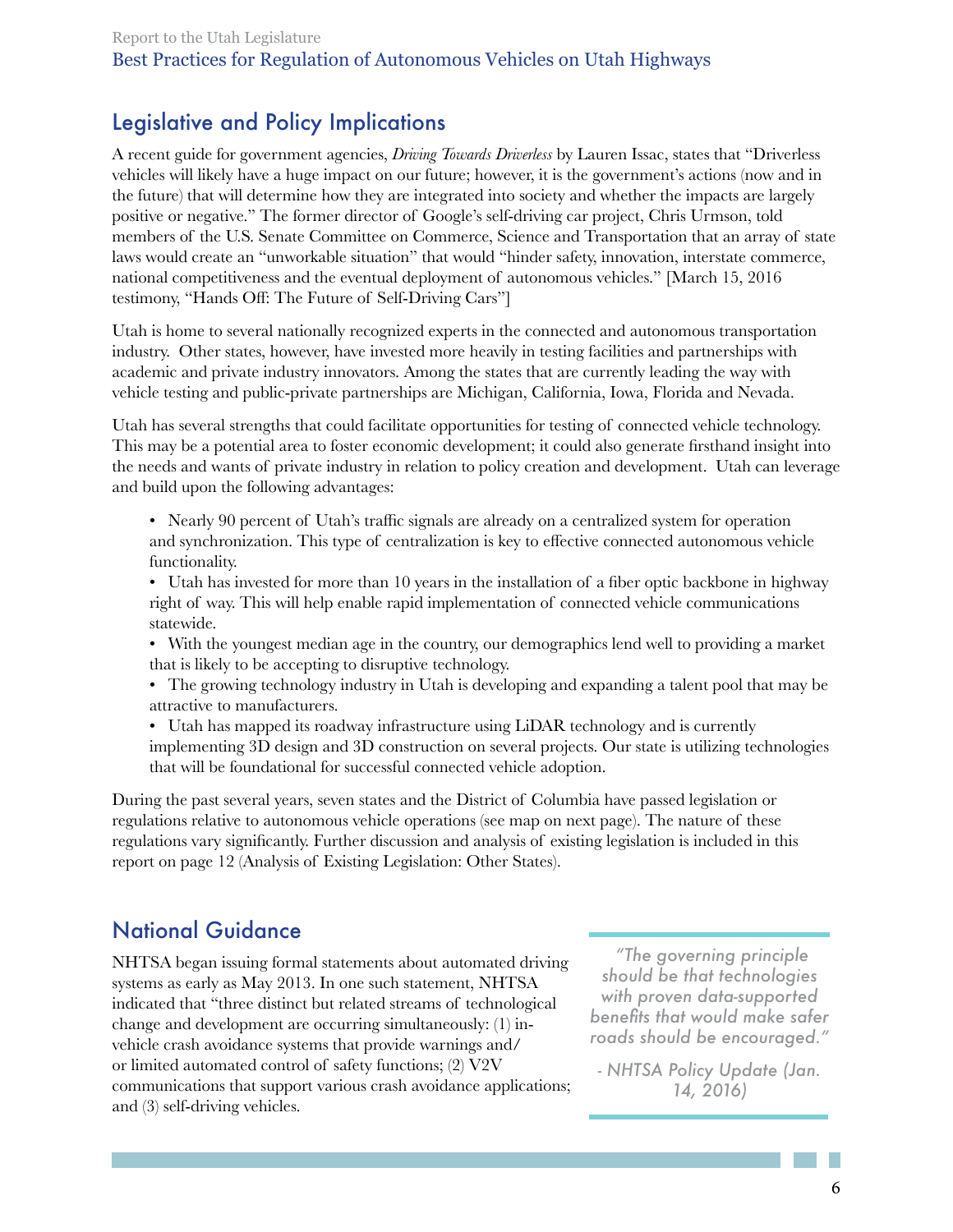

"In general, we believe that states are well-suited to address issues such as licensing, driver training, and conditions for operation related to specific types of vehicles. NHTSA has considerable concerns however about detailed state regulation on safety of self-driving vehicles. . . NHTSA does not recommend that states attempt to establish safety standards for self-driving vehicle technologies, which are in the early stages of development." [NHTSA Preliminary Statement, 2013]

In early 2016, NHTSA went on to state a foundational principle for moving these technologies forward: "For policymakers at all levels, the governing principle should be that technologies with proven, datasupported benefits that would make roads safer should be encouraged." [NHTSA Policy Update, Jan 14, 2016]

On April 27, 2016, NHTSA Administrator Mark R. Rosekind, Ph.D., discussed the reasons that NHTSA has been working to develop autonomous vehicles policies: "Why is the Department of Transportation pressing ahead so deliberately on automated vehicle technology policies, when a lot of people say the technology is not ready for the road? Here's the answer: the technology is already on the road. Safety technologies like automatic emergency braking, lane-assist and adaptive cruise control are already in the cars that many of you drove in here today. Higher levels of automated vehicle technology are being tested on U.S. roads as we speak."

NHTSA's much awaited policy guidance, "Federal Automated Vehicles Policy: Accelerating the Next Revolution in Roadway Safety," was released on Sept. 20, 2016. Citing the promise of great improvements in safety and mobility, the NHTSA Policy "sets out an ambitious approach to accelerate the HAV revolution."

The document focuses primarily (but not exclusively) on HAVs that will operate on public roads and has four major components: Vehicle Performance Guidance for Automated Vehicles, Model State Policy,

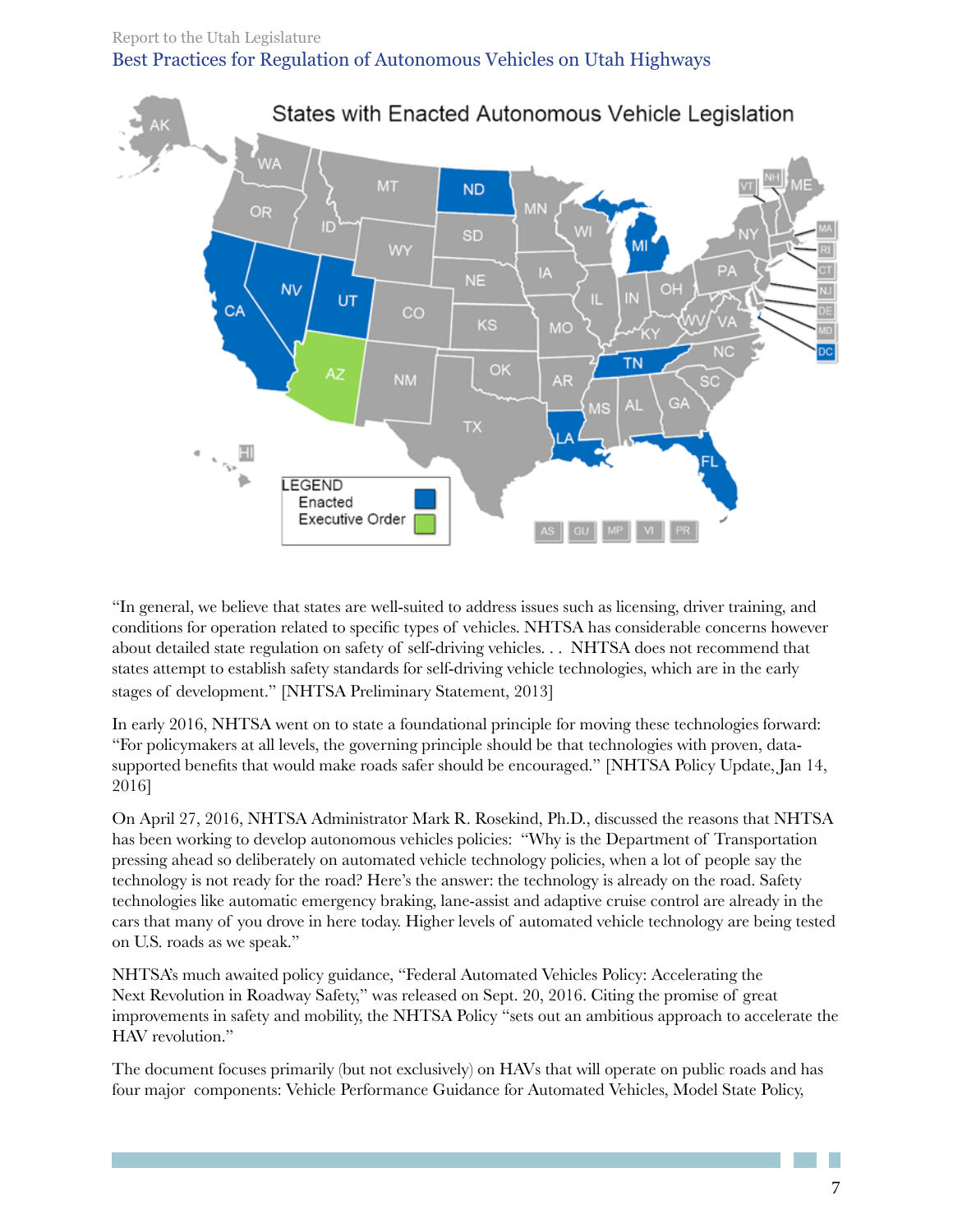#### Current Regulatory Tools, and Modern Regulatory Tools.

## Vehicle Performance Guidance for Automated Vehicles

The guidance for manufacturers, developers and other organizations outlines a 15-point "safety assessment" for the safe design, development, testing and deployment of automated vehicles. Entities producing automated vehicles and components will be expected to provide reports to NHTSA on how their components perform in the following areas:

- Data Recording and Sharing Post-Crash Behavior
- 
- 
- 
- 
- 
- Consumer Education and Training Validation Methods
- Registration and Certification
- 
- Privacy Federal, State and Local Laws
- System Safety Ethical Considerations
- Vehicle Cybersecurity Operation Design Domain
- Human Machine Interface Object and Event Detection and Response
- Crashworthiness Fall Back (Minimal Risk Condition)
	-

## Model State Policy

NHTSA describes a clear distinction between Federal and State responsibilities for regulation of HAVs, and suggests recommended policy areas for states to consider with a goal of generating a consistent national framework for the testing and deployment of HAVs. These policy recommendations were developed in conjunction with the American Association of Motor Vehicle Administrators (AAMVA) and other safety stakeholders. The proposed policy framework covers the following areas:

- Administrative structure and processes for the use of public roads for HAV testing and deployment
- An application process to be used by manufacturers
- Jurisdictional permission for testing
- Testing by the manufacturer or other entities
- Drivers of deployed vehicles
- Registration and titling of deployed vehicles
- Law enforcement considerations
- Liability and insurance issues

Recommendations proposed later in this paper come largely from this NHTSA proposed regulatory framework. NHTSA notes that although states regulate human drivers, as motor vehicle equipment increasingly performs "driving" tasks, NHTSA's exercise of its authority and responsibility to regulate the safety of such equipment will increasingly encompass tasks similar to "licensing" of the non-human driver. [NHTSA Policy, p38]

## Current Regulatory Tools

NHTSA outlines their current regulatory tools that can be used to accelerate the safe deployment of HAVs, such as interpreting current rules to allow for greater flexibility in design and providing limited exemptions to allow for testing of non-traditional vehicles designs in a more timely fashion.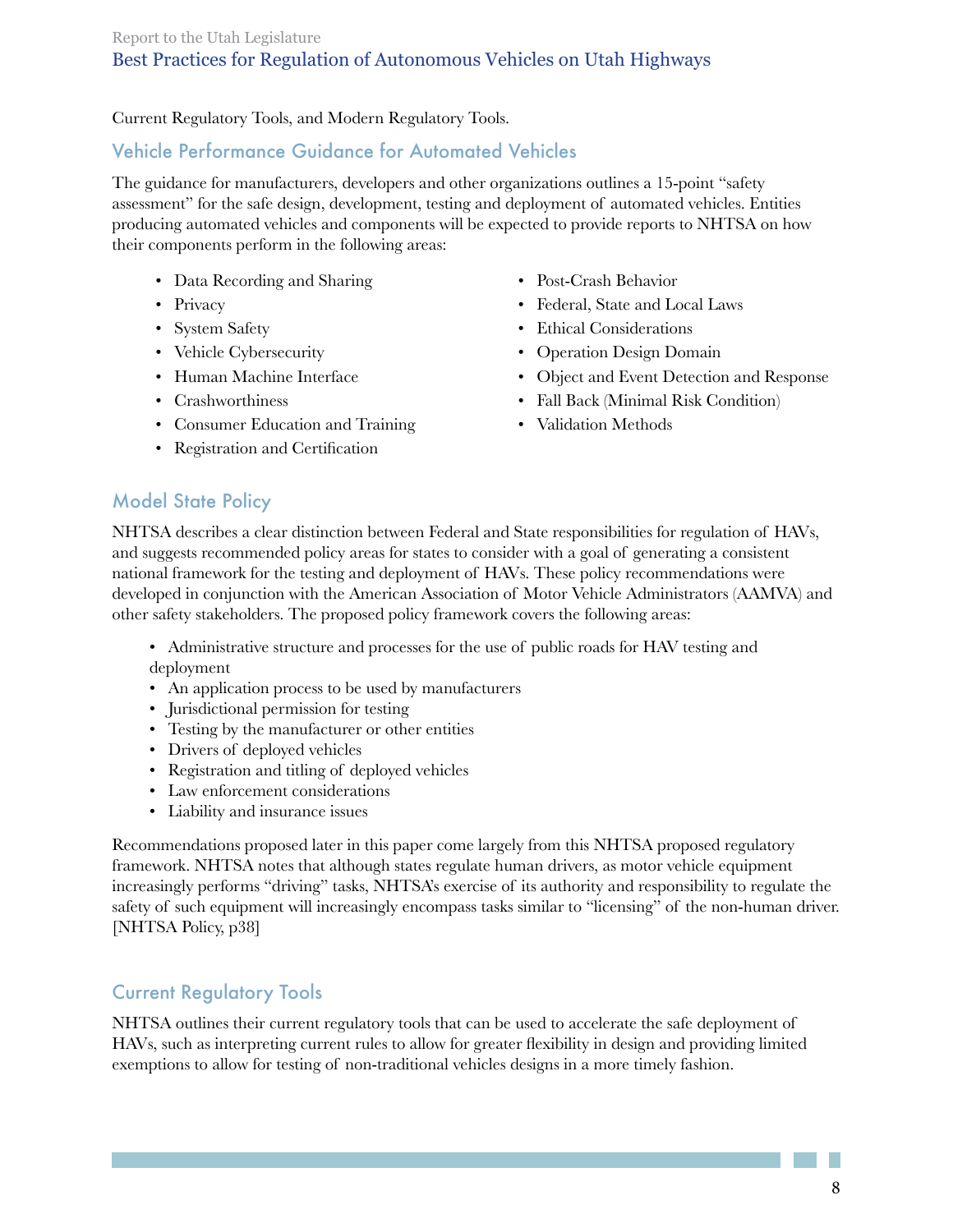## Modern Regulatory Tools

NHTSA identifies potential new regulatory tools and statutory authorities that may aid the safe and efficient deployment of new lifesaving technologies. As one example, NHTSA proposes to use pre-market approval authority, a departure from their current manufacturer self-certification system. An ability to regulate post-sale software changes in HAVs is another example. NHTSA also signals their intent to require data recorders to monitor the performance of HAVs, and describes the conceptual framework for gathering that data.

It is important to note that NHTSA plans to gather public feedback on this guidance, and intends to update the guidance frequently (as often as annually) as technology progresses.

## Additional National Guidance

The American Association of Motor Vehicles Administrators (AAMVA) has established an Autonomous Vehicle Best Practices Working Group to prepare a best practices guide to assist member jurisdictions in regulating autonomous vehicles and testing the drivers who operate them. They are in the process of gathering information related to the development, design, testing and use of autonomous vehicles. At this point, the AAMVA Working Group has not issued any guidance.

The National Association of City Transportation Officials (NACTO) has issued a policy statement on automated vehicles that states, "Fully automated vehicles are a disruptive technology that will have widespread impacts on safety, mobility, land use, labor, and the built environment. Considering the complexity of urban environments and the many demands placed on city streets, as well as existing city policy goals of reduced greenhouse gas emissions and vehicle miles traveled, NACTO supports automated vehicle policies and regulations designed to:

- Promote safety for pedestrians, bicyclists, transit riders, automated vehicle passengers, and all street users within the multi-modal urban context;
- Incentivize shared, automated, electric vehicles to reduce the environmental impacts of vehicular travel and refocus planning on the principle of mobility as a service;
- Support the future vision of communities as great places to live, work, and play by using technology as a tool to change land use as well as how streets are built;
- Re-balance the use of the right-of-way with less space for cars and more space for people walking, cycling, using transit and recreating;
- Support public transit by providing first and last mile connections to major transit lines via shared, automated vehicles, and by providing cost-effective, on-demand transit in lieu of low-performing fixed routes; and
- Improve mobility for all, contributing to a more equitable transportation system, where benefits reach all demographics and any negative effects are not unjustly concentrated.

# Utah Roads and Weather Conditions

Regulation of all motor vehicles and standards falls within the jurisdiction of NHTSA. Most manufacturers of HAVs have not yet tested their systems in winter weather, but that testing phase will come in the future. The recent NHTSA policy proposes to require manufacturers to identify the Operational Design Domain (ODD) for each vehicle automation feature. It is conceivable, then, that a manufacturer could specify a particular function in a Level 3 or 4 vehicle as inappropriate for use in snowcovered roads or other similar conditions.

> P. 9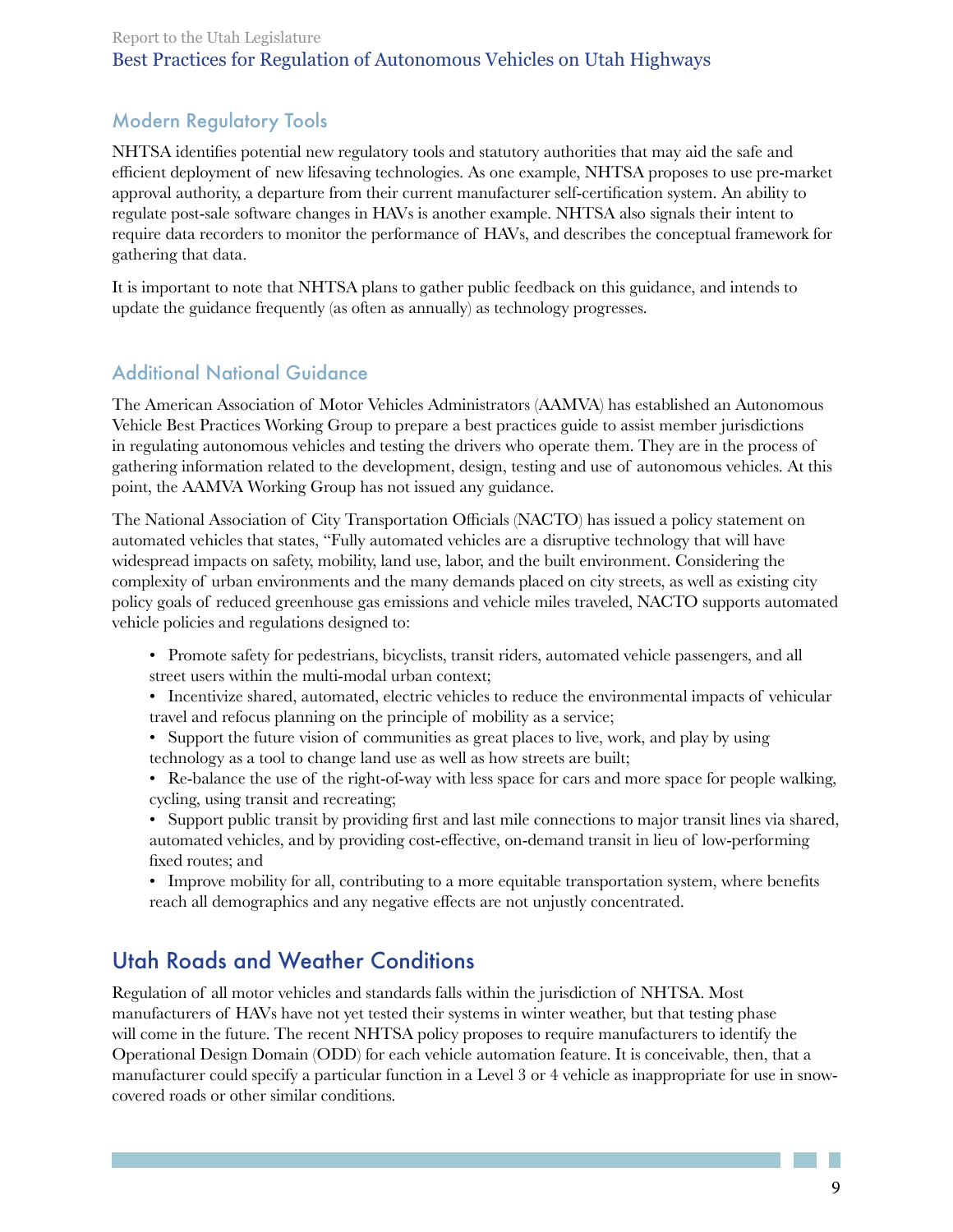Within this framework, it is conceivable that the State could enact regulations about where and when certain kinds of HAVs can operate based on these ODDs, once they are in place for all vehicles. For instance, the State could require that before an HAV could operate on snow-covered roads at night, the vehicle would have to have filed the appropriate certificates with NHTSA identifying capabilities within appropriate ODDs.

# Analysis of Existing Legislation

The issues to be considered are too varied and fluid to enumerate, so the following analysis is not to be taken as a comprehensive evaluations of legislative issues in Utah or around the country. This report focuses on some specific issues that merit attention and useful information gleaned from other states.

## Utah Code and Definitions

There has been considerable national discussion about the nuances of typical "driving" legislation and how "self-driving" motor vehicles fit into the legal framework. In one comprehensive discussion, Bryant Walker Smith ("Automated Vehicles Are Probably Legal," p463, 2014) notes that "no state statute expressly requires that a vehicle have a driver" and concludes that (p516) "current law probably does not prohibit automated vehicles – but may nonetheless discourage their introduction or complicate their operation." Utah Code defines a driver as a "person who. . . is in physical control", but is silent on whether a vehicle must have a driver or whether something that is not a "person" can be the driver.

In a recent response to regulatory questions raised by Google, NHTSA responded that "if no human occupant of the vehicle can actually drive the vehicle, it is more reasonable to identify the 'driver' as whatever (as opposed to whomever) is doing the driving. In this instance, an item of motor vehicle equipment, the SDS, is actually driving the vehicle." The SDS referred to here is the "self-driving system" used to control the Google vehicles. In essence, the federal government, by this response, indicated that the computer can be the "driver."

More recently, NHTSA declared that "if a vehicle is compliant within the existing FMVSS regulatory framework and maintains a conventional vehicle design, there is currently no specific federal legal barrier

# Examining Definitions: "Physical Control" in Utah Case Law

The State of Utah has long-standing case law pertaining to the definition of physical control of a vehicle. In cases such as **Lopez v. Schwendiman** (1986) and **Garcia v. Schwendiman** (1982), there has been a precedent for holding impaired drivers accountable to the law even when they are simply seated behind the wheel of a parked car.

These examples add further complexity to the question of where the vehicle's responsibility ends and where the driver's begins. Even in considering Level 4 and 5 vehicles, which can drive without human monitoring under most conditions, there is some need for evaluation of when and whether a human should ever manually assume control. There is also a need to determine the level of ability and judgment required of the human. Even more ambiguous are Level 3 vehicles, which are essentially a hybrid wherein the car can drive itself most of the time, but the human driver must actively monitor the driving environment. These issues will influence policy, licensing, training, citations, crashes and arrests.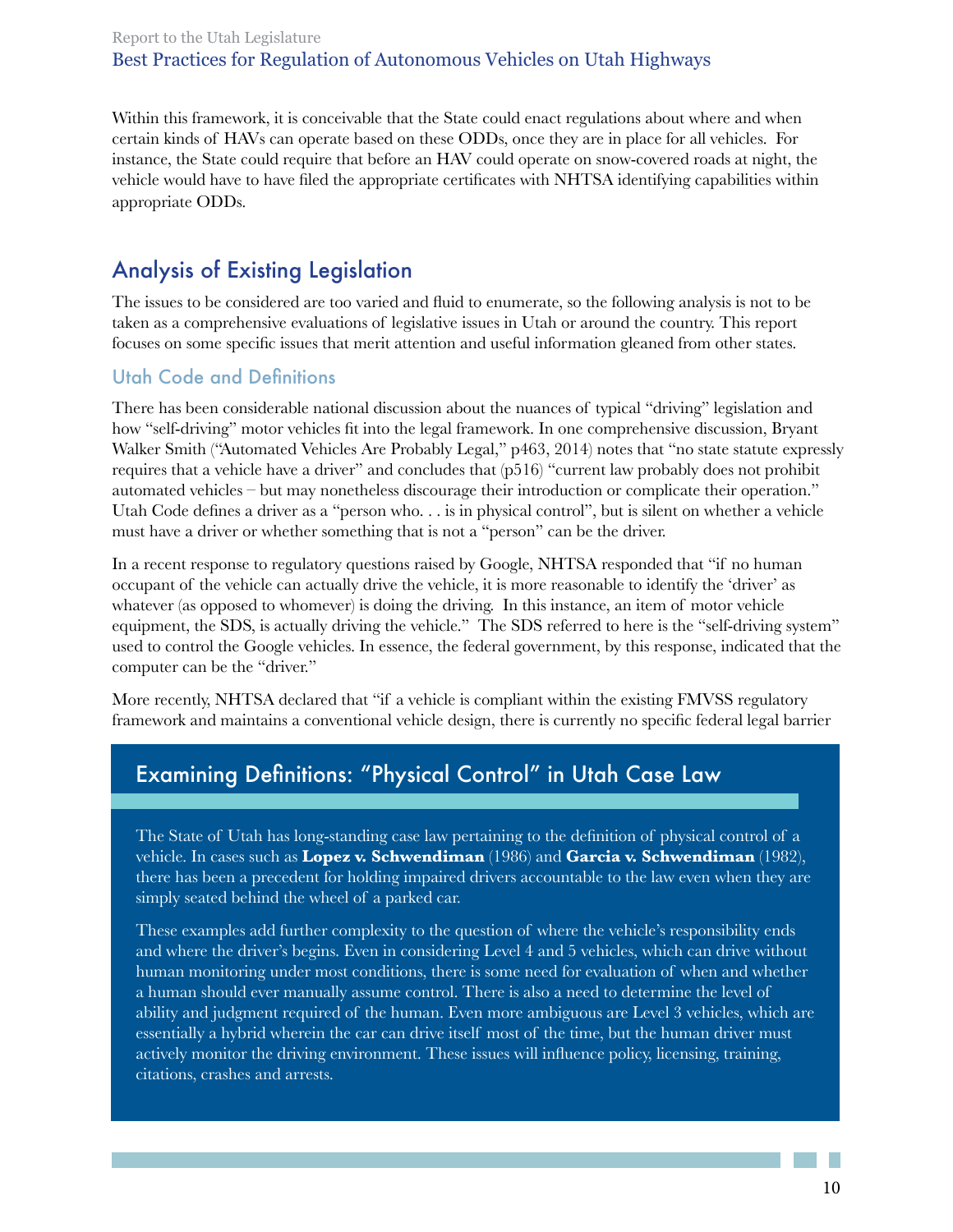to an HAV being offered for sale." ["Federal Automated Vehicles Policy: Accelerating the Next Revolution in Roadway Safety", September 20, 2016, p.11]

There are various references in Utah Code to drivers and the physical control of motor vehicles. The following provisions are relevant to the subsequent discussions about policy issues:

- 53-3-102.14a "drive" is defined as "to operate or be in physical control of a motor vehicle upon a highway."
- $\bullet$  52-2-102.15a "driver" is defined as "any person who drives, or is in actual physical control of a motor vehicle in any location open to the general public for purposes of vehicular traffic."
- 41-6a-102 (40) "operator" is defined as a person who is actually in physical control of a vehicle.
- 53-3-104.3 (Driver License) Division has authority to "license motor vehicle drivers."
- 53-3-202.1a "A person may not drive a motor vehicle or an autocycle on a highway in this state unless the person is granted the privilege to operate a motor vehicle by being licensed as a driver."

Legislators may consider examining definitions of "drive" and "operator" and existing statutory references to these terms. This foundational language has a strong influence on the expediency and ease of HAV adoption in our state.

## **Other States**

#### **Nevada**

#### *NV SB511 (June 17, 2011)*

Nevada was the first state to authorize the operation of autonomous vehicles in 2011. Nevada legislation defines "autonomous vehicle," authorizes operation of autonomous vehicles and a driver's license endorsement for operators of autonomous vehicles, and directs the DMV to adopt rules for license endorsement, operation, insurance, safety standards and testing.

#### *NV SB140 (June 17, 2011)*

Permits persons in autonomous vehicles to use cell phones, implying that these persons are not "operating" a motor vehicle.

#### *NV SB313 (June 2, 2013 )*

Requires autonomous vehicles to meet certain safety criteria and specifies relationships to human operator.

#### **Florida**

#### *FL HB1207 and FL HB599 (Apr. 16, 2012)*

Defines "autonomous vehicle" and "autonomous technology" and declares legislative intent to encourage safe development, testing and operation of autonomous vehicles. It does not prohibit or specifically regulate autonomous vehicles.

#### *FL HB1207 (Apr. 16, 2012)*

The bill authorizes a person who holds a valid driver's license to operate an autonomous vehicle and defines who the "operator" is.

Certain agencies are directed to prepare a report recommending legislative or regulatory action.

#### *FL HB7027 (Apr. 4, 2016)*

Modifies some requirements about vehicle operation and eliminates the requirement that a driver be present in the vehicle. The bill further requires autonomous vehicles to meet applicable federal standards and regulations.

> P. 11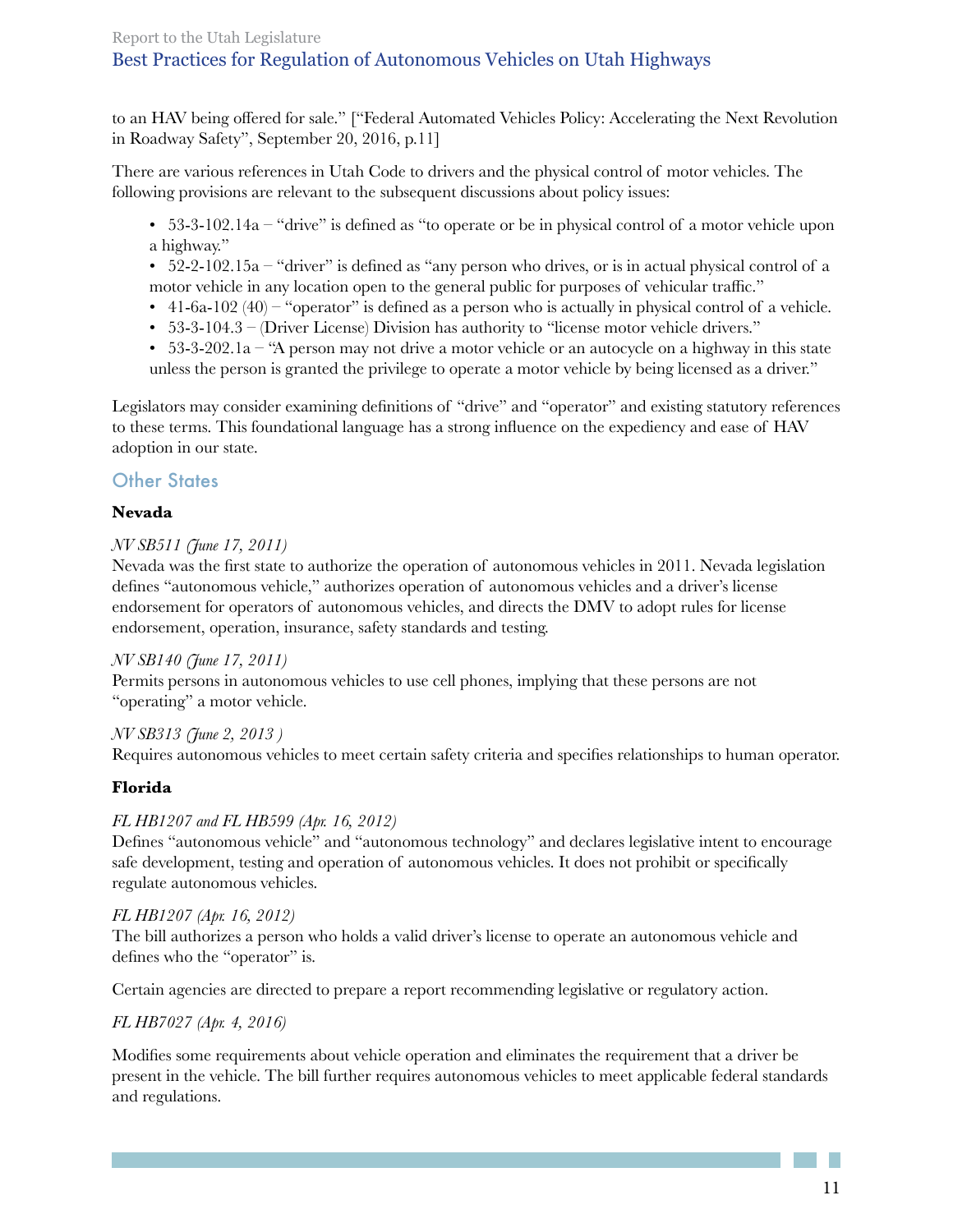#### *FL HB7061 (Apr. 14, 2016)*

Defines driver-assisted truck platooning technology, requires a study of the safe operation of this technology, and allows for a pilot project.

#### **California**

#### *CA SB1298 (Sep. 25, 2012)*

Requires the Highway Patrol to adopt safety standards and performance requirements for the safe operation of autonomous vehicles and permits autonomous vehicles to be operated or tested on public roads pending these safety standards.

#### **Louisiana**

#### *LA HB1143 (June 2, 2016)*

Defines "autonomous technology" for purposes of highway regulatory provisions. The term "autonomous technology" is defined as "technology installed on a motor vehicle that has the capability to drive the vehicle on which the technology is installed in high- or full-automation mode, without any supervision by a human operator, with specific driving mode performance by the automated driving system of all aspects of the dynamic driving task that can be managed by a human driver, including the ability to automatically bring the motor vehicle into a minimal-risk condition in the event of a critical vehicle or system failure, or other emergency event."

#### **Michigan**

#### *MI SB169 (Dec. 20, 2013)*

Provides definitions and expressly permits testing of autonomous vehicles under certain conditions, addresses liability issues for manufacturers, and directs the DOT to submit a report.

#### *MI SB663 (Dec. 20, 2013)*

Provides additional detail on manufacturer liability. In 2016, at least six additional bills have been introduced that prohibit intentionally accessing a vehicle's computer system without permission, authorizing autonomous vehicle operation beyond testing, authorizing platooning, establishing a Council on Future Mobility, and other things.

#### **North Dakota**

#### *ND HB 1065 (Mar. 20, 2015)*

Certain agencies are directed to prepare a report recommending additional legislative or regulatory action.

#### **Tennessee**

*TN SB 598 (Apr. 24, 2015)*  Prohibits local governments from banning the use of autonomous technology.

#### *TN SB 2333 (Mar. 22, 2016)*

Allows motor vehicles to be operated with an integrated display during autonomous testing.

#### *TN SB 1561 (Apr. 27, 2016)*

Establishes a certification program for manufacturers of autonomous vehicles which must be met before testing is initiated. An autonomous vehicle tax structure was also created.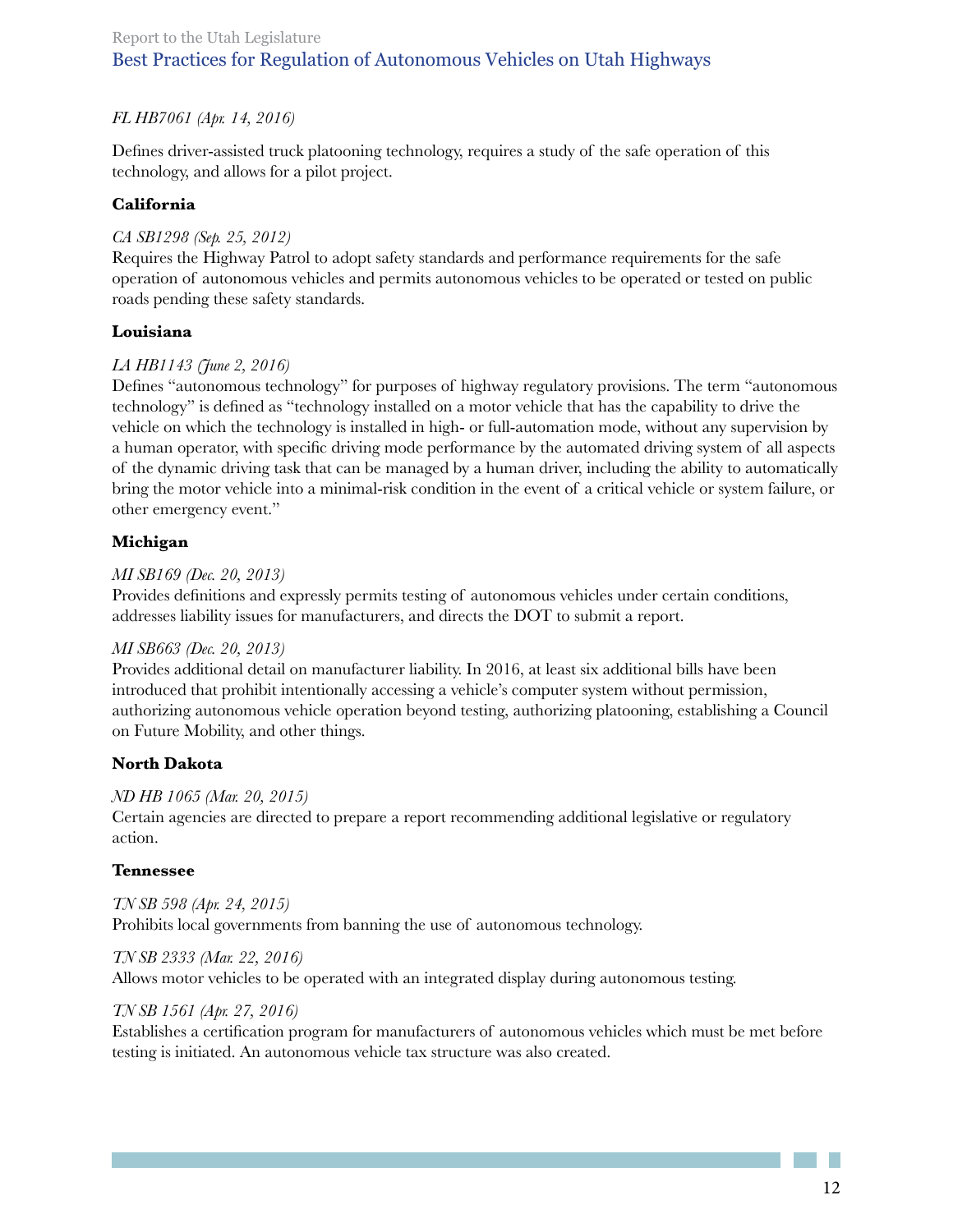# Licensing

Because the responsibility for licensing falls to the states, Utah will need to update driver education and training regarding autonomous vehicles. NHTSA is researching how drivers stay engaged while HAVs are performing all or part of the driving tasks.

In order to make the transition from human-driven motor vehicles equipped with automated safety technologies to fully automated vehicles, gaps in current regulations should be identified and addressed by the states (with the assistance of NHTSA). Some examples are:

- Law enforcement/emergency response
- Occupant safety
- Motor vehicle insurance
- Crash investigations/crash reporting
- Liability (tort, criminal, etc.)
- Motor vehicle safety inspections
- Education and training
- Vehicle modifications and maintenance
- Environmental impacts

#### **California Test Driver Requirements**

#### *Test Driver Selection and Training*

Effective autonomous vehicle testing safety program begins with test driver selection and training. Potential test drivers should be screened for a safe prior driving record, and the criteria for a safe driving record should be at least as stringent as the criteria for obtaining and maintaining a commercial vehicle driver's license, given the obvious parallels; however, the details of the driver training program can vary depending upon the specific autonomous vehicle concept and the scope of the testing to be conducted

#### *Graduated Qualification Levels*

A good training program will recognize the need for graduated test driver qualification levels associated with testing systems with different levels of maturity, so that the least experienced drivers only test the systems that are the most mature and the more experienced drivers would test the systems that are technically less mature and considered more unpredictable or risky.

The training program should include:

- Familiarization with the automated driving system technology.
- Basic technical training regarding the system concept.
- Capabilities, and limitations.
- Ride-along demonstrations by an experienced test driver.
- Subsequent behind-the-wheel training.

Behind-the-wheel training should be conducted while the trainee is accompanied by an instructor, first on test tracks and then on public roads, so that the instructor can verify the test driver trainee's driving skills and judgment.

Some programs include commercially available defensive driving school training, but it is not sufficient to qualify a test driver, nor is it necessarily required. Follow are criteria for test drivers:

- No DUI, not an at-fault driver, and cap on points.
- Successful completion of test driver training program.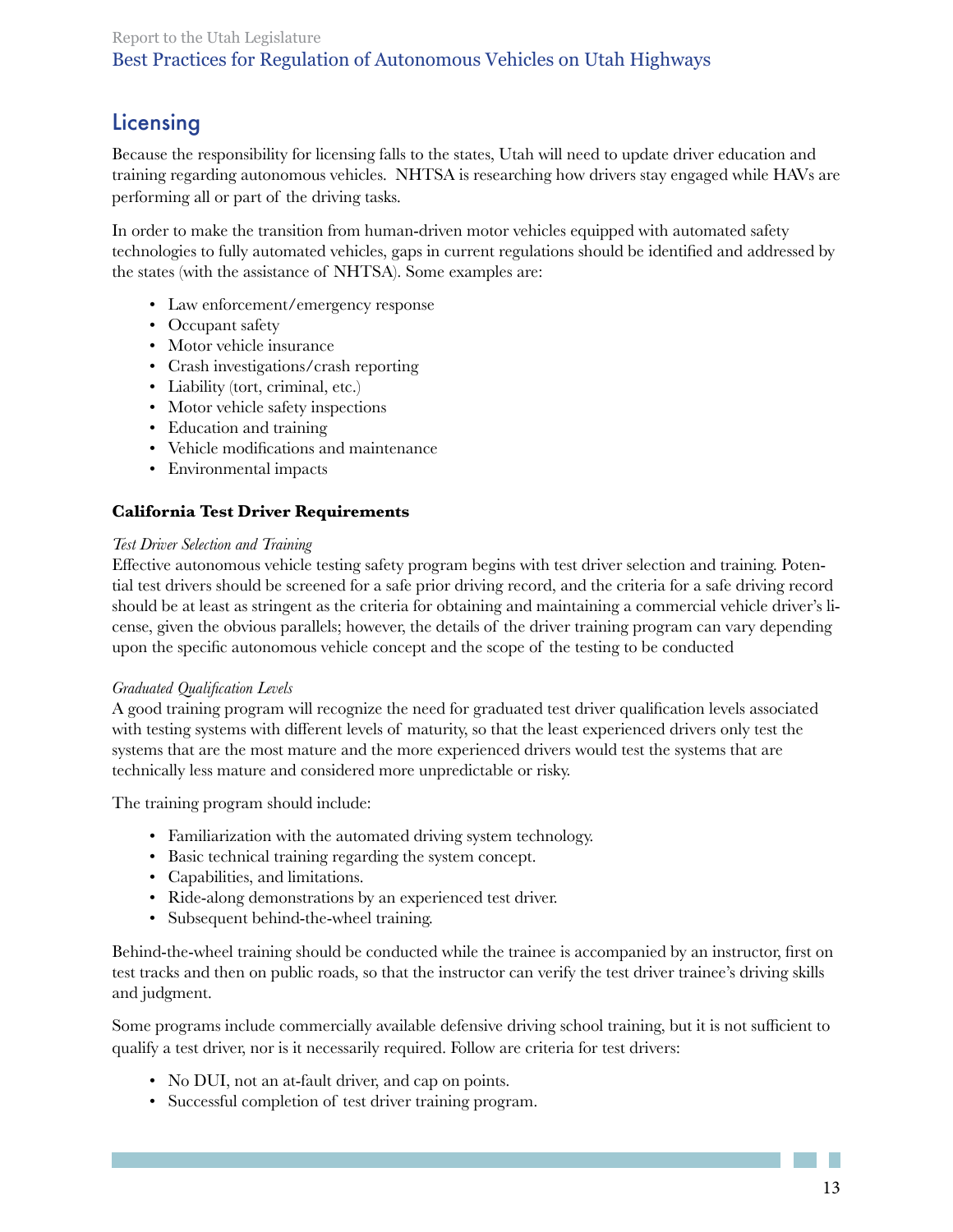- Employee, contractor, or designee of manufacturer.
- Test driver must be seated in driver seat during testing.
- Report any crashes within 10 days.·
- Report unanticipated disengagements of autonomous technology annually.
- Testing permit valid for one year.
- Vehicles excluded from testing: Commercial vehicles that are  $> 10,000$  lbs GVW and motorcycles.

California has strict rules about who can pilot the dozens of experimental autonomous vehicles cruising its public roads. Prospective test drivers have to pass a defensive driving course, have near-spotless records, and have at least a decade without a drunk-driving conviction. Crucially, they must also complete a special training program for autonomous vehicles.

#### *Manufacturers – Training Programs*

Autonomous training programs vary considerably in content, intensity, and duration. Manufacturers are allowed to design and conduct their own autonomous training programs. California law requires the courses to feature behind-the-wheel lessons and information about automated technologies, including their limitations. What the regulations do not mention are specific procedures to teach or goals to meet, nor how long any such training must last.

| Company         | <b>Extra Time for Training</b>                                              |
|-----------------|-----------------------------------------------------------------------------|
| Volkswagen/Audi | 2 hours or less                                                             |
| Delphi          | $1 \, day$                                                                  |
| Nissan          | $1 \,$ day                                                                  |
| Google          | 5 weeks (plus in-car observations, hands-on ses-<br>sions, and evaluations) |
| Tesla           | Undisclosed (likely half a day)                                             |
| Bosch           | Undisclosed (likely one day)                                                |
| Mercedes-Benz   | Undisclosed (likely one day)                                                |

*Source: IEEE http://spectrum.ieee.org/car-that-think* 

#### **Nevada**

The test license applicant must provide proof to the Department that:

- The holder is an employee of the test license holder.
- The holder has completed no less than 50 hours of training in an autonomous vehicle.
- May include no more than 10 hours of operation of an autonomous vehicle simulator.
- Must include no less than 40 hours of operation of an autonomous vehicle on any paved, graded, or similar surface, including a race track or private course.
- Any other information the Department may request.

#### **Washington – Draft Legislation for Testing**

- The manufacturer is conducting the testing and all test drivers are or will be employees, contractors, or designees of the manufacturer.
- Test drivers will be trained in the manufacturer's Test Driver Training Program.
- Test drivers will sit in the driver's seat and either manually control the vehicle or actively monitor the vehicle's operations and be capable of taking immediate physical control.
- The test driver is required as a condition of their employment or contract to obey all provisions of the Vehicle Code and local regulation applicable to the operation of motor vehicles, whether the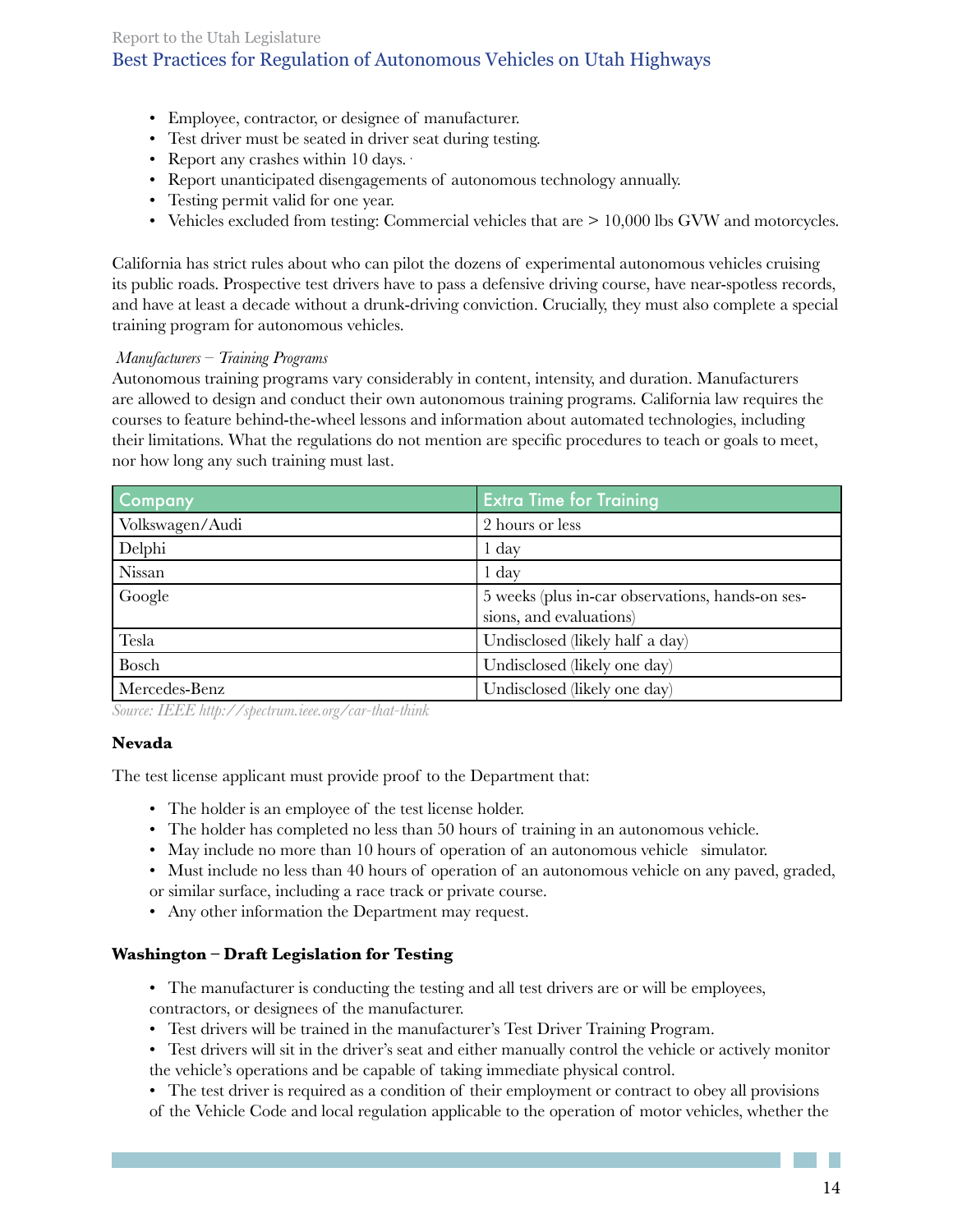vehicle is in autonomous mode or manual mode.

• The manufacturer ensures the test driver knows the limitations of the vehicle's autonomous technology and is capable of safely operating the vehicle in all conditions under which the vehicle is tested on public roads.

#### *Requirements for Test Driver Certification*

A manufacturer shall not allow any person to act as an autonomous vehicle test driver for testing autonomous vehicles on public roads unless manufacturer has certified to the department that each of its test drivers meets the following requirements:

• The test driver has completed the manufacturer's autonomous vehicle Test Driver Training Program and received a certificate of completion from the manufacturer.

• The test driver has been licensed to drive a motor vehicle for the three years immediately preceding application to the Department, and at that time the driver:

• Was not the at-fault driver of a motor vehicle involved in a crash that resulted in injury or death of any person.

• For the 10 years immediately preceding application to the Department was not convicted for driving or operating a vehicle under the influence of alcohol or any drug, and did not suffer any driver license suspension or revocation for driving a vehicle under the influence of alcohol or any drug.

• The manufacturer has identified the autonomous vehicle test driver to the Department in writing, providing the driver's full name, his or her driver's license number, and the jurisdiction of issuance of the license.

• The manufacturer has submitted the course outline of the Test Driver Training Program to the Department and the Department has approved the program. The program must include the following elements:

• Instruction on the automated driving system technology to be tested in the manufacturer's vehicles, including behind-the-wheel instruction provided by an experienced driver on the capabilities and limitations of the manufacturer's automated driving systems. For the purposes of this section, an "experienced automated driving systems. For the purposes of this section, an "experienced driver" is one who through training and experience has developed skill and knowledge in the operation of the manufacturer's autonomous technology.

• Defensive driver training, including practical experience in recovering from hazardous driving scenarios.

## Vehicle Titles and Registration

NHTSA regulates the performance of motor vehicles, in part through the promulgation and enforcement of rules, including the performance-based standards to which manufacturers, importers, and distributors must certify their new vehicles. Neither Federal Motor Vehicle Safety Standards (FMVSSs) nor NHTSA's other rules appear to directly preclude the sale or importation of automated vehicles. These rules, for example, assume but do not expressly require the presence of a driver (defined as 'the occupant of a motor vehicle seated immediately behind the steering control system'). (Smith, Automated Vehicles are Probably Legal, p458)

As indicated in the recent NHTSA Policy, NHTSA intends to apply those same regulations, and some new ones, to HAVs. Among other things, they propose to add requirements for the motor vehicle title and registration to have an "HAV" indication in a new data field for vehicles that can be operated without a human driver. [NHTSA Policy, p 44] They also propose that, for crash reconstruction purposes and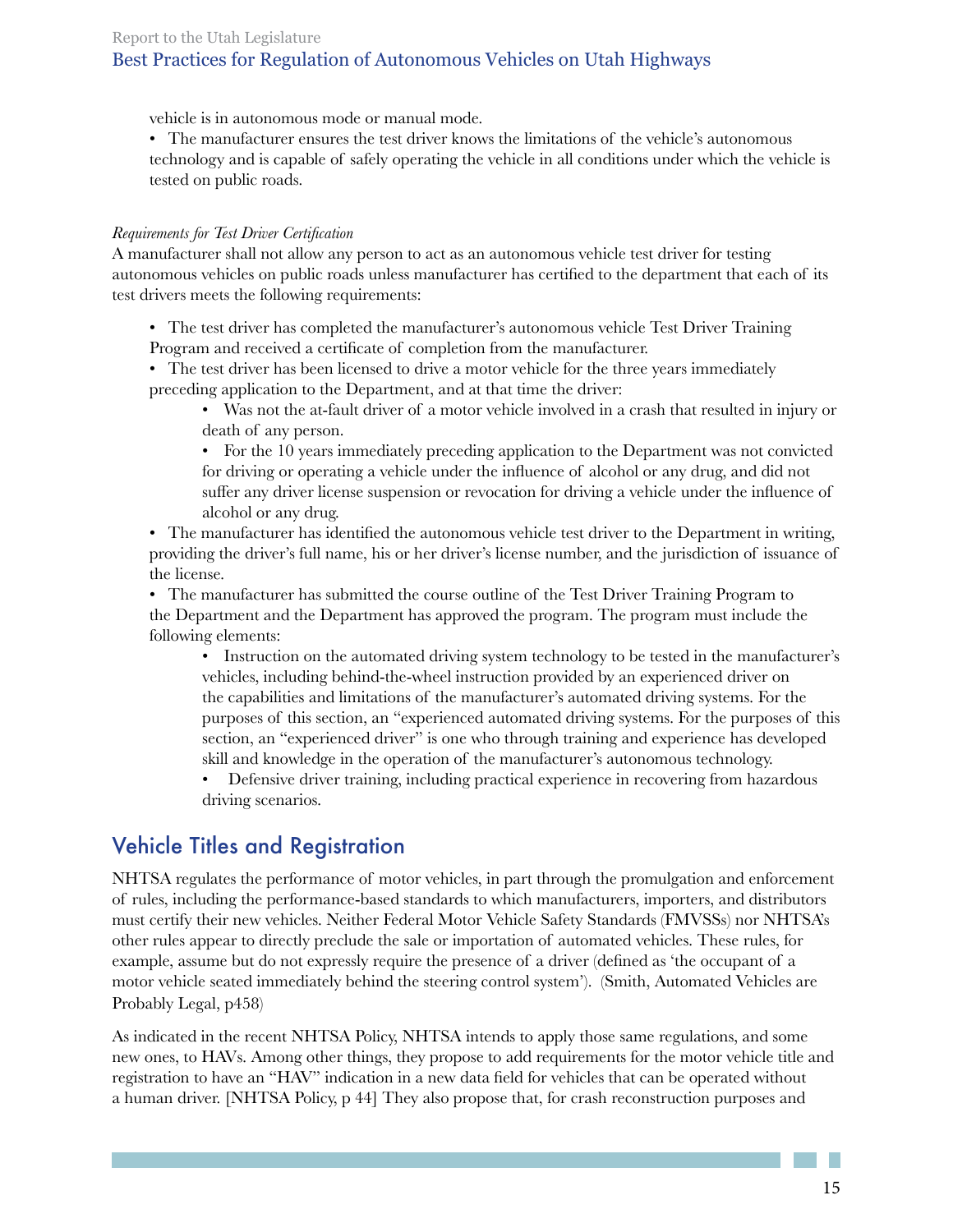acceleration of performance knowledge, HAVs should store operational data that can be retrieved by the manufacturer or NHTSA. [NHTSA Policy p 17-18] While these new policies are intended largely for HAVs, NHTSA indicates that some elements should apply to the full spectrum of automated vehicle systems. [NHTSA Policy, p 31]

# Connected and Autonomous Vehicles in the News

Several recent events highlight the unknowns of this rapidly changing industry. They also bring forward issues for policymakers, manufacturers and the public to discuss and consider.

#### Jeep Hack: System and Software Security

For example, in 2015, two online security specialists, Charlie Miller and Chris Valasek, conducted a widely publicized demonstration to show that they were able to hack into a 2014 Jeep Cherokee through its onboard entertainment system and control it remotely.

The story generated heated public dialogue about conerns regarding driver safety and security and spurred Chrysler to develop improvements to the security of their system. Miller and Valasek now work for Uber Technologies, and continue to work at exposing vulnerabilities of autonomous technology systems for the purpose of identifying needed fortifications. In 2016, they conducted a follow-up demonstration, using different methods to hack the same 2014 Jeep Cherokee.

Chrysler defended their advancements in security, pointing out that Miller and Valasek hacked an outdated version of their sytem; they also clarified that the hackers were only able to influence limited functions of the vehicle.

These instances, though somewhat sensationalized by media coverage, highlight a legitimate concern: like all technological innovation, autonomous technologies will create unforeseen issues and vulnerabilities. There will be a constant evolution of refining software and systems.

From a policy perspective, this also raises questions



*Top: Hackers Miller and Valasek. Bottom: The 2014 Jeep Cherokee was used in both the 2015 and 2016 hacking demonstrations.*

as to how offenses such as hacking should be addressed. Are manafacturers liable for allowing vulnerabilities? How should hacking offenses be categorized and punished? What are best practices for mitigating the risk of hacking, and should that be managed by private industry or regulated by the government?

Some discussion of the legal implications of vehicle hacking are currently taking place in other states, such as Nevada, and at a national level. The agencies involved with the development of this report will continue to monitor developments and engage in national conversation.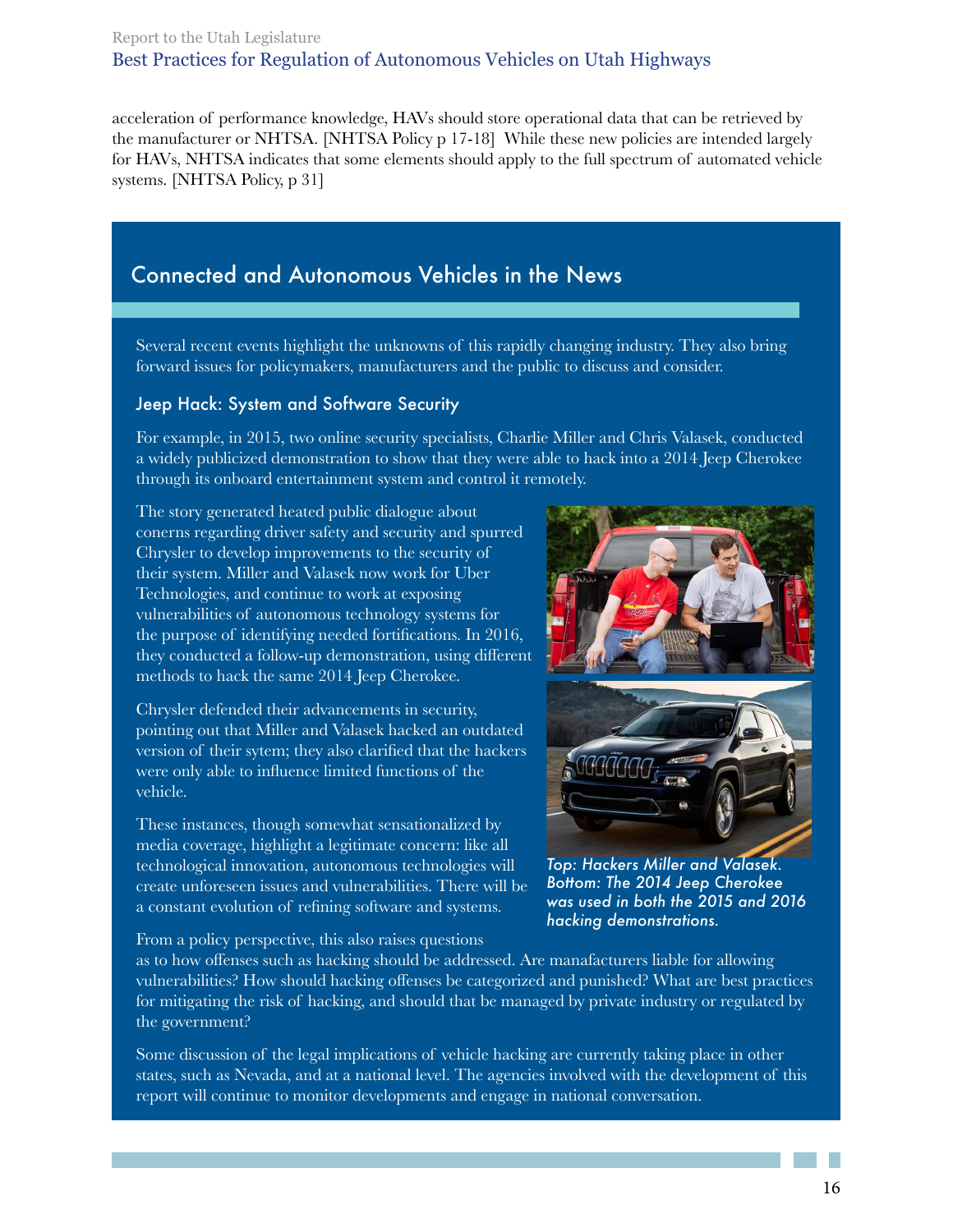#### Car Crashes: Risks and Rewards of Technology

According to NHTSA research, 94 percent of vehicle crashes are caused by human error. Autonomous vehicles represent a tremendous opportunity to decrease the number of crashes on our roads and potentially eliminate thousands of fatalities each year; however, recent high-profile crashes involving autonomous vehicles illustrate risks in the process of achieving that goal.



*Google car crash February 2016.*

Google self-driving vehicles have been testing on public roads since 2009. In those seven years, Google has logged more than 4 millions miles with about 1.6 million miles in autonomous mode. During this time, Google has reported 20 crashes, 12 of which occurred when the car was in autonomous mode. That translates to a rate of about 7.5 crashes per million miles, or 2.5 times the national rate for property-damage-only crashes. All but one of these 20 crashes were determined to be the fault of other

drivers; 15 of the crashes involved a human-controlled vehicle hitting the back of the Google vehicle.

On Feb. 14, 2016, the first crash actually caused by the self-driving vehicle was reported. Damage was minor and Google announced that this gave their software developers useful information on how to tweak their control algorithms.

In a more publicized case, a Tesla Model S vehicle was involved in a fatal crash in Florida on May 7, 2016. This is the first known fatal crash involving an automated vehicle system. The car was using a Tesla system known as "Autopilot," which is the first commercially available Level 2 system. Autopilot allows the driver to relinquish control of the vehicle speed, braking, and lane changing in a freeway setting; this mode was not designed for use in a setting



with cross-traffic. In this crash, a commercial truck turned left in front of the Tesla, which failed to initiate braking. In this case, Autopilot was engaged on a highway that allowed cross-traffic, and it has been unofficially reported that the driver was utilizing a tablet at the time of the crash. Both Tesla and NHTSA have opened investigations into the circumstances of this crash.

The director of NHTSA, Dr. Mark Rosekind, noted that tthese incidents provide "an enormous opportunity for learning." These situations can be analyzed and shared. He added that such incidents will not derail the efforts of NHTSA to improve safety on the roads.

Dr. Rosekind noted that we lost 32,500 lives on our roads last year, and that we are desperate for new tools to save lives. "Of course we have to do everything we can to make sure new technology does not introduce new safety risks, but we also can't stand idly by while we wait for perfect."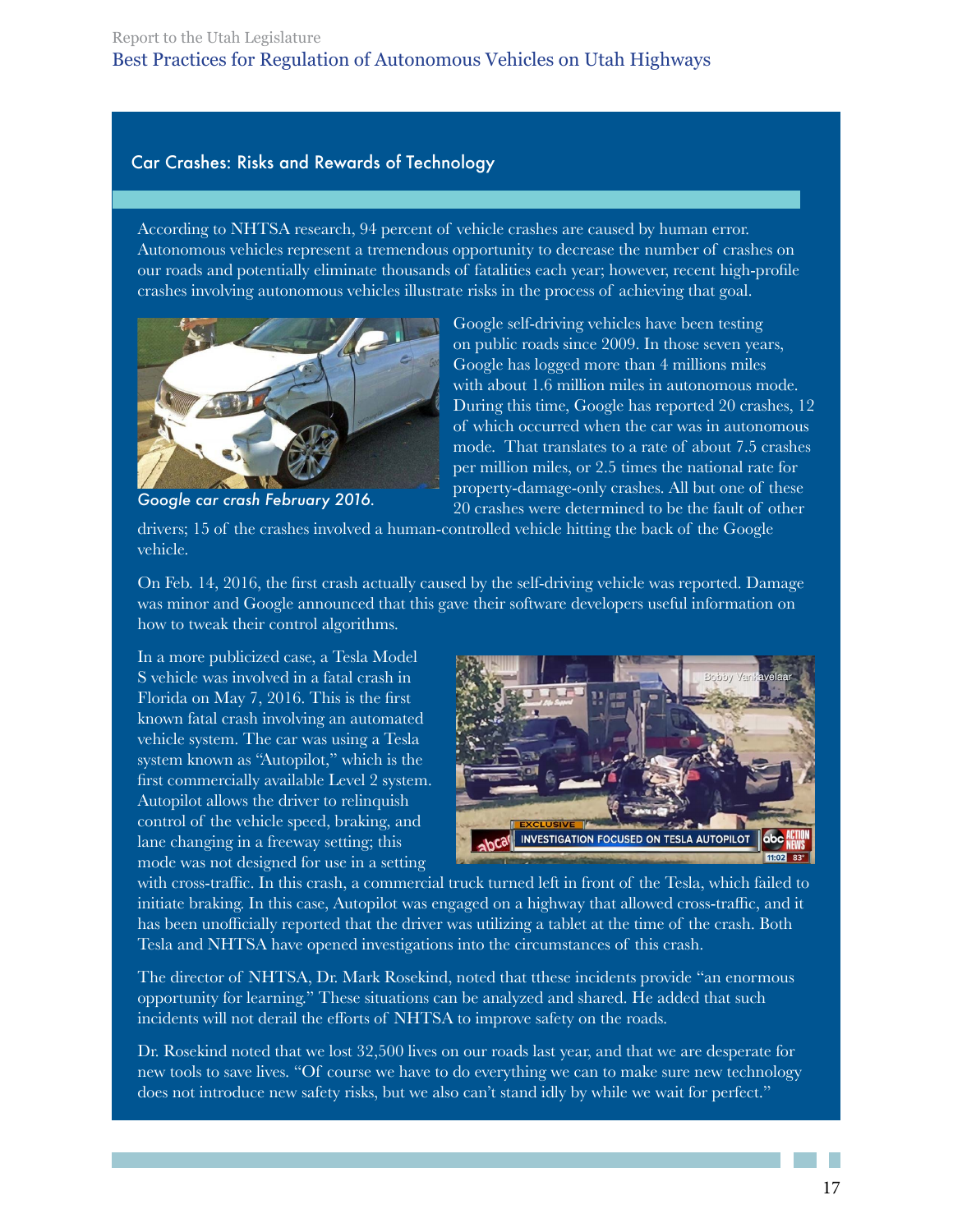# Recommendations and Considerations

The primary recommendation of this report is that the State continue studying the issues surrounding HAVs as the landscape continues to rapidly evolve. While it may be premature to implement new policies or adopt new legislation at this time, a committee or council with issue-specific subcommittees may be a an effective approach for research and ongoing dialogue. In fact, one of the recommendations from the recent NHTSA policy is to "consider establishing a statewide Automated Safety Technology Committee, led by the designated agency, to monitor progress of automated technologies and associated regulations."

If such a committee were to be created, some of the specific issues to research and consider are listed below:

#### **Vehicle safety**

While NHTSA has final jurisdiction over vehicle safety regulation, Utah should remain engaged in national executive committees and research. These organizations help inform and influence NHTSA.

#### **Data security**

With the high volume of data to be captured, exchanged and potentially stored, data security issues continue to arise and evolve. They can be broadly categorized into the following three categories for research and consideration:

- Personal privacy Access to and utilization of individual and aggregate driver information.
- Hacking Safety concerns, legal liability/responsibility, and industry best practices.
- Crash investigation Law enforcement access to "black box" information or stored driver information.

#### **Infrastructure preparation**

Evaluate variations in highway infrastructure, including signs, traffic signals and lights, and pavement markings, to insure consistency in style and quality.

Understand current fiber optic telecommunications capacity and infrastructure compared with future needs.

#### **Training and licensing**

Develop proposals for potential future statutory language to implement a framework for regulations and requirements in driver education and training. In doing this, consideration will need to be given to the different regulatory environments associated with "testing" of HAVs as opposed to "deployment."

Issues for consideration by policymakers:

- Appropriate minimum standards for HAV test driver selection and training.
- Manufacturer training programs that meet the minimum standards set by DLD.
- Test drivers will be required to be an employee of the entity conducting the HAV testing.
- Testers will be required to obtain a Utah permit with the required HAV endorsement (all required training complete).

Driver License considerations for HAV vehicles:

- Continued licensing when a driver is required or capable of taking manual control of the vehicle.
- Persons operating an SAE levels 0,1, 2, and 3 should have a valid driver license.
- Licensing and/or operator requirements for SAE Levels 4 and 5.